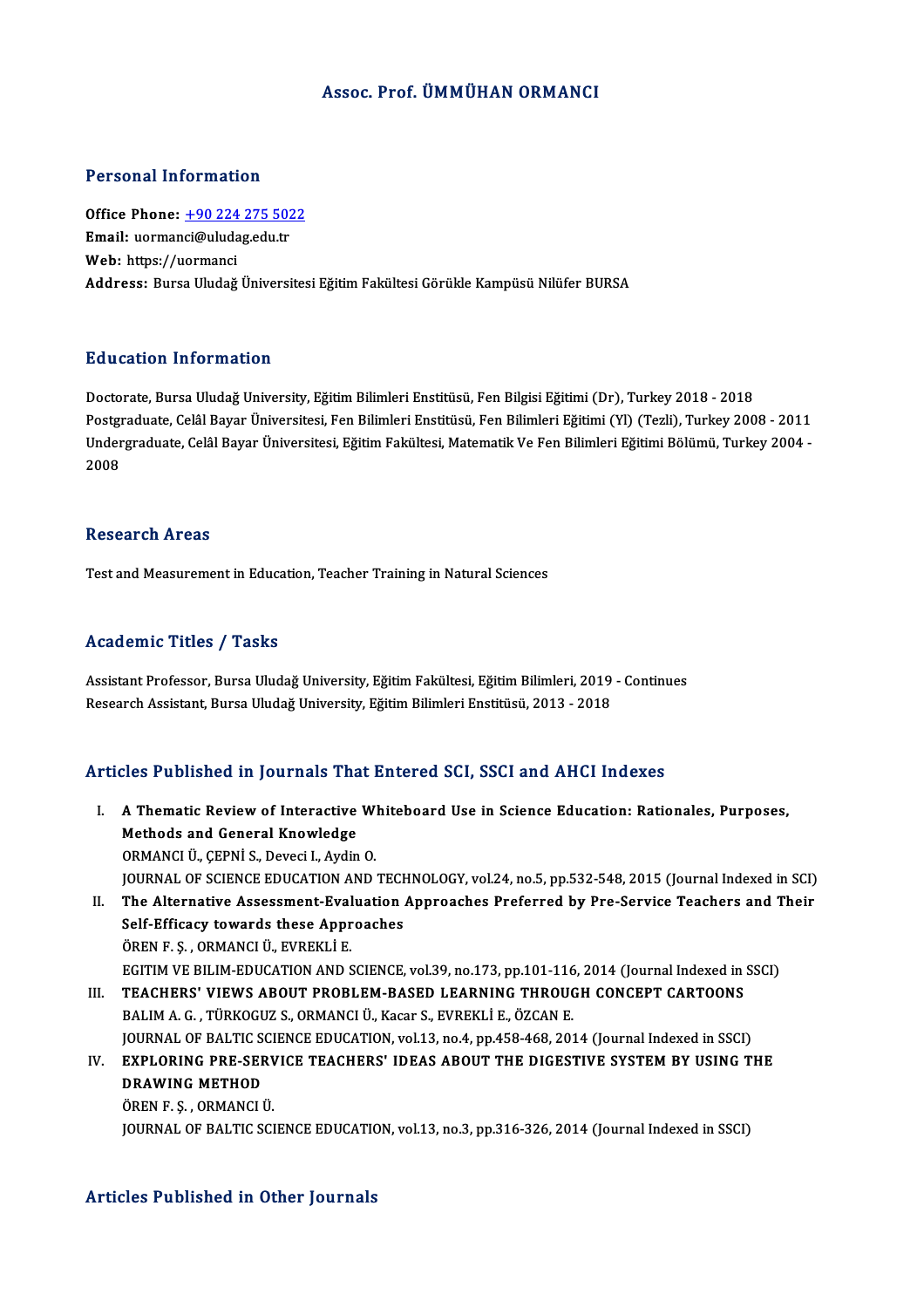- I. 4. Sınıf Fen Bilimleri Dersi Madde ve Özellikleri Ünitesinde Kullanılan Bağlam Temelli Etkinliklere<br>İlişkin Öğrengi Cönüsleri: Durum Celtamaeı 4. Sınıf Fen Bilimleri Dersi Madde ve Özelli<br>İlişkin Öğrenci Görüşleri: Durum Çalışması<br>SARIQĞLU S. Yıldız G. QRMANÇLÜ, CEPNİ S 4. Sınıf Fen Bilimleri Dersi Madde ve Öz<br>İlişkin Öğrenci Görüşleri: Durum Çalışm<br>SARIOĞLU S., Yıldız G., ORMANCI Ü., ÇEPNİ S.<br>Fen Bilimleri Öğretimi Dergisi vel 9. no 3. nn İlişkin Öğrenci Görüşleri: Durum Çalışması<br>SARIOĞLU S., Yıldız G., ORMANCI Ü., ÇEPNİ S.<br>Fen Bilimleri Öğretimi Dergisi, vol.9, no.2, pp.334-360, 2021 (Other Refereed National Journals)<br>The effect of sentemneneny ennneaches SARIOĞLU S., Yıldız G., ORMANCI Ü., ÇEPNİ S.<br>Fen Bilimleri Öğretimi Dergisi, vol.9, no.2, pp.334-360, 2021 (Other Refereed National Journals)<br>II. The effect of contemporary approaches education on prospective teachers'xx s Fen Bilimleri Öğretimi Dergisi, vol.9, no.2, pp.334-360, 2021 (Other Refereed National Journals<br>The effect of contemporary approaches education on prospective teachers'xx self<br>science teaching and technological pedagogical The effect of contemporary approaches<br>science teaching and technological ped:<br>ORMANCI Ü., kaçar s., ÖZCAN E., BALIM A. G.<br>Uluslarares: Eğitim Brogramları ve Öğretim ( Uluslararası Eğitim Programları ve Öğretim Çalışmaları Dergisi, vol.10, no.1, pp.1-28, 2020 (Other Refereed National Journals) ORMANCI Ü., kaçar<br>Uluslararası Eğitim<br>National Journals)<br>The effect of the Uluslararası Eğitim Programları ve Öğretim Çalışmaları Dergisi, vol.10, no.1, pp.1-28, 2020 (Other Refereed<br>National Journals)<br>III. The effect of the nature education science camp on the middle school students'xx environme National Journals)<br>The effect of the nature equatitudes and perceptions<br>linears, OBMANCLÜ, ÖZCAN The effect of the nature education sciency<br>attitudes and perceptions<br>kaçar s., ORMANCI Ü., ÖZCAN E., BALIM A. G.<br>Patt Anadelu Eğitim Bilimleri Dergisi vel 11 attitudes and perceptions<br>kaçar s., ORMANCI Ü., ÖZCAN E., BALIM A. G.<br>Batı Anadolu Eğitim Bilimleri Dergisi, vol.11, no.1, pp.128-144, 2020 (Other Refereed National Journals) kaçar s., ORMANCI Ü., ÖZCAN E., BALIM A. G.<br>Batı Anadolu Eğitim Bilimleri Dergisi, vol.11, no.1, pp.128-144, 2020 (Other Refereed National Journals)<br>IV. Views on interactive e-book use in science education of teachers Bati Anadolu I<br>Views on inte<br>applications<br>ORMANCUÜ C **Views on interactive<br>applications<br>ORMANCI Ü., ÇEPNİ S.<br>Turkich Online Journe** applications<br>ORMANCI Ü., ÇEPNİ S.<br>Turkish Online Journal of Qualitative Inquiry, vol.11, no.2, pp.247-279, 2020 (Other Refereed National Journals) ORMANCI Ü., ÇEPNİ S.<br>Turkish Online Journal of Qualitative Inquiry, vol.11, no.2, pp.247-279, 2020 (Other Refereed National Journals)<br>V. Investigating the effects of web-based science material for guided inquiry approach o Turkish Online Journal of Qualitative Inquir<br>Investigating the effects of web-based<br>and communication skills of students.<br>OPMANCLÜ CEPNIS Investigating the eff<br>and communication<br>ORMANCI Ü., ÇEPNİ S.<br>Pertisipatery Educatio and communication skills of students.<br>ORMANCI Ü., ÇEPNİ S.<br>Participatory Educational Research, vol.7, no.1, pp.201-219, 2020 (Refereed Journals of Other Institutions)<br>Thematic Content Analysis of Dostaral Theses in STEM Ed ORMANCI Ü., ÇEPNİ S.<br>Participatory Educational Research, vol.7, no.1, pp.201-219, 2020 (Refereed Journals of Other<br>VI. Thematic Content Analysis of Doctoral Theses in STEM Education: Turkey Context<br>ORMANCI Ü. Participatory<br>Thematic C<br>ORMANCI Ü.<br>Journal of Tu Journal of Turkish Science Education, vol.17, no.1, pp.126-146, 2020 (Other Refereed National Journals) VII. Investigating the effects of web-based science material for guided inquiry approach on information Journal of Turkish Science Education, vol.1<br>Investigating the effects of web-based<br>and communication skills of students<br>OPMANCLÜ, CEPNIS Investigating the eff<br>and communication<br>ORMANCI Ü., ÇEPNİ S.<br>Partisipatoru Edusatio ORMANCI Ü., ÇEPNİ S.<br>Participatory Educational Research, vol.7, no.1, pp.201-219, 2020 (Refereed Journals of Other Institutions) ORMANCI Ü., ÇEPNİ S.<br>Participatory Educational Research, vol.7, no.1, pp.201-219, 2020 (Refereed Journals of Other Institutions)<br>VIII. Examination of Context Based Question Writing Skills of Science Teachers Participat Participatory Educ<br>Examination of (<br>Literacy Course<br>CEPNIS OPMANC Examination of Context Based<br>Literacy Course<br>ÇEPNİ S., ORMANCI Ü., ÜLGER B. B.<br>JOUPNAL OF OJALITATIVE PESEAL Literacy Course<br>ÇEPNİ S., ORMANCI Ü., ÜLGER B. B.<br>JOURNAL OF QUALITATIVE RESEARCH IN EDUCATION-EGITIMDE NITEL ARASTIRMALAR DERGISI, vol.8, no.4,<br>np.1249-1279-2020 (Journal Indoved in ESC). CEPNI S., ORMANCI Ü., ÜLGER B. B.<br>JOURNAL OF QUALITATIVE RESEARCH IN EDU(<br>pp.1249-1270, 2020 (Journal Indexed in ESCI)<br>Investigation of nue convice teachers rela JOURNAL OF QUALITATIVE RESEARCH IN EDUCATION-EGITIMDE NITEL ARASTIRMALAR DERGISI, vol.8, no.4,<br>pp.1249-1270, 2020 (Journal Indexed in ESCI)<br>IX. Investigation of pre-service teachers related to information and communication pp.1249-127<br>Investigatic<br>ORMANCI Ü.<br>Orline Fer E Investigation of pre-service teachers related to information and communication to<br>ORMANCI Ü.<br>Online Fen Eğitimi Dergisi, vol.4, no.2, pp.104-116, 2019 (Other Refereed National Journals)<br>Rehberli anestume sergulame vaklasım ORMANCI Ü.<br>Online Fen Eğitimi Dergisi, vol.4, no.2, pp.104-116, 2019 (Other Refereed National Journals)<br>X. Rehberli araştırma-sorgulama yaklaşımına uygun web destekli fen materyali geliştirilmesi: Kemikler<br>OPMANCI Ü. C Online Fen Eğitimi Dergisi, vol.4, no.2, pp.104-116, 2019 (Other Refereed National Journals)<br>Rehberli araştırma-sorgulama yaklaşımına uygun web destekli fen materyali geliş<br>ORMANCI Ü., ÇEPNİ S. Rehberli araştırma-sorgulama yaklaşımına uygun web destekli fen materyali geliştirilm<br>ORMANCI Ü., ÇEPNİ S.<br>Araştırma Temelli Etkinlik Dergisi, vol.9, no.2, pp.96-108, 2019 (Other Refereed National Journals)<br>THE RELATION OF ORMANCI Ü., ÇEPNİ S.<br>Araştırma Temelli Etkinlik Dergisi, vol.9, no.2, pp.96-108, 2019 (Other Refereed National Journals)<br>XI. THE RELATION OF 6TH GRADE SCIENCE TEXTBOOKS IN SECONDARY SCHOOL WITH DAILY LIFE: AN<br>EXAMPLE O Araştırma Temelli Etkinlik Dergisi, vol.9, no.2, pp.96-108, 2019 (Other Refereed National Journals)<br>THE RELATION OF 6TH GRADE SCIENCE TEXTBOOKS IN SECONDARY SCHOOL WITH DA<br>EXAMPLE OF CELL<br>ORMANCI Ü., CEPNİ S. THE RELATION OF (<br>EXAMPLE OF CELL<br>ORMANCI Ü., ÇEPNİ S.<br>MOIES. Melaysian Onli MOJES: Malaysian Online Journal of Educational Sciences, 2019 (Refereed Journals of Other Institutions) ORMANCI Ü., ÇEPNİ S.<br>MOJES: Malaysian Online Journal of Educational Sciences, 2019 (Refereed Journals of Other Institution<br>XII. Thematic analysis of conducted studies regarding preschool science education in Turkey<br>OBM MOJES: Malaysian Onli<br><mark>Thematic analysis o</mark><br>ORMANCI Ü., ÇEPNİ S.<br>Journal of Turlish Sou ORMANCI Ü., ÇEPNİ S.<br>Journal of Turkish Science Education, vol.16, no.3, pp.415-439, 2019 (Other Refereed National Journals) ORMANCI Ü., ÇEPNİ S.<br>Journal of Turkish Science Education, vol.16, no.3, pp.415-439, 2019 (ORMANCI Ü. CEPNI S. Journal of Turkish Scie<br>A Thematic Review<br>ORMANCI Ü., ÇEPNİ S.<br>Journal of Education i ORMANCI Ü., ÇEPNİ S.<br>Journal of Education in Science Environment and Health, 2019 (Refereed Journals of Other Institutions) ORMANCI Ü., ÇEPNİ S.<br>Journal of Education in Science Environment and Health, 2019 (Refereed Journals of Other I<br>XIV. The Thematic Review of Relating with Daily Life Studies in Science Education<br>ORMANCI Ü. CERNİ S
- Journal of Education i<br><mark>The Thematic Revie</mark><br>ORMANCI Ü., ÇEPNİ S.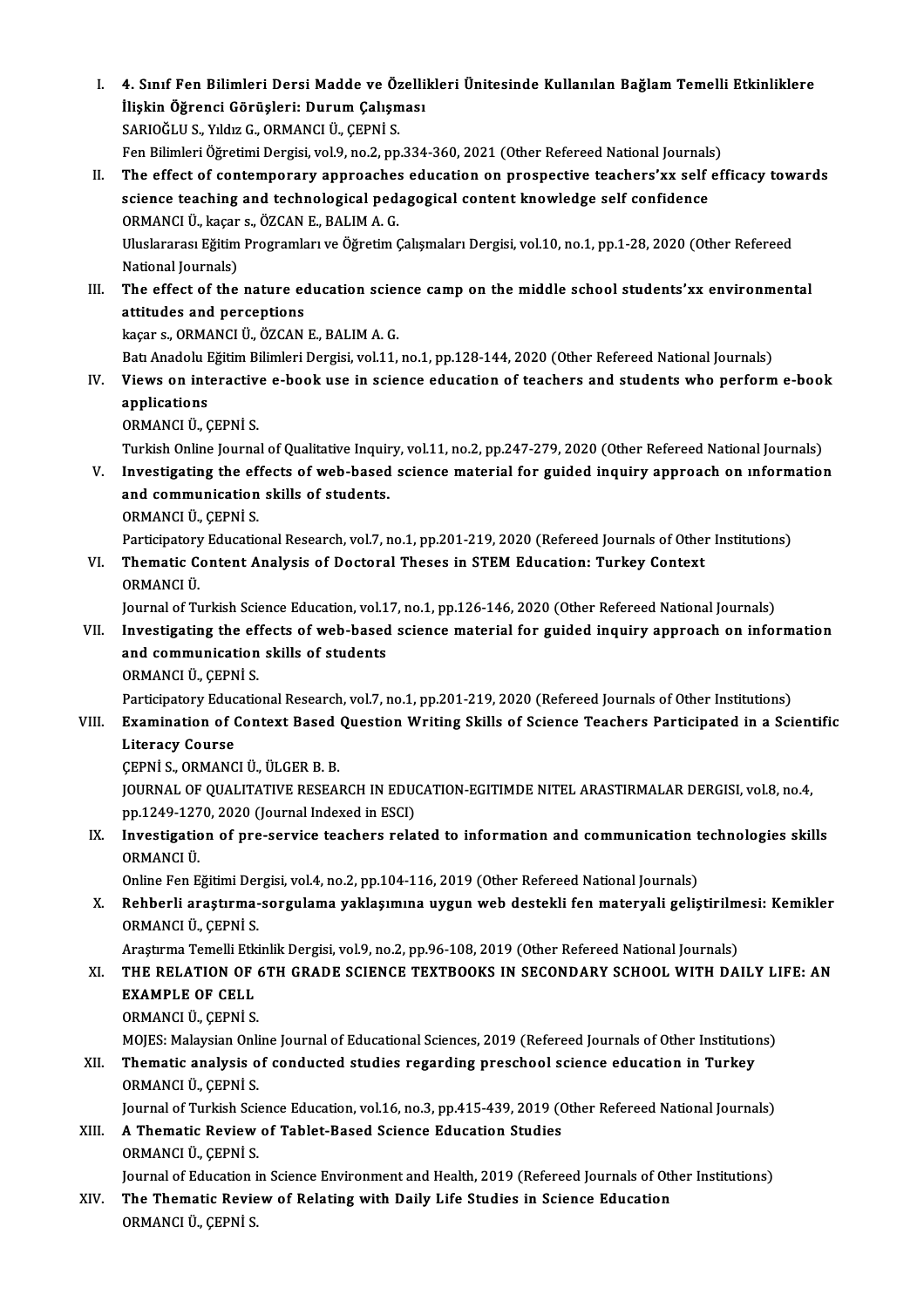Necatibey Eğitim Fakültesi Elektronik Fen ve Matematik Eğitimi Dergisi (EFMED), 2018 (Refereed Journals of<br>Other Institutions) Necatibey Eğitim Fa<br>Other Institutions)<br>The Determinatio Necatibey Eğitim Fakültesi Elektronik Fen ve Matematik Eğitimi Dergisi (EFMED), 2018 (Refereed Journals of<br>Other Institutions)<br>XV. The Determination of Secondary School 6th Grade Students' Status Regarding System Thinking

Other Institutions)<br>The Determination of Secondal<br>ORMANCI Ü., ÇEPNİ S., BALIM A. G.<br>RAMIKKALE UNIVERSITESI ECITIN The Determination of Secondary School 6th Grade Students' Status Regarding System Thinking Sk<br>ORMANCI Ü., ÇEPNİ S., BALIM A. G.<br>PAMUKKALE UNIVERSITESI EGITIM FAKULTESI DERGISI-PAMUKKALE UNIVERSITY JOURNAL OF EDUCATION,<br>no. ORMANCI Ü., ÇEPNİ S., BALIM A. G.<br>PAMUKKALE UNIVERSITESI EGITIM FAKULTESI<br>no.44, pp.15-27, 2018 (Journal Indexed in ESCI)<br>Türkiye'de Een Eğitiminde Günlük Yaşamla

PAMUKKALE UNIVERSITESI EGITIM FAKULTESI DERGISI-PAMUKKALE UNIVERSITY JOURNAL OF EDUCATION,<br>no.44, pp.15-27, 2018 (Journal Indexed in ESCI)<br>XVI. Türkiye'de Fen Eğitiminde Günlük Yaşamla İlişkilendirme Konusunda Yapılan no 44, p<br><mark>Türkiye</mark><br>Analizi<br>O<sup>DMAN</sup> <mark>Türkiye'de Fen Eğit</mark><br>Analizi<br>ORMANCI Ü., ÇEPNİ S.<br>Necatibey Eğitim Felsî

Analizi<br>ORMANCI Ü., ÇEPNİ S.<br>Necatibey Eğitim Fakültesi Elektronik Fen ve Matematik Eğitimi Dergisi, 2018 (Other Refereed National Journals)<br>FEN RİL İMLERİ ÖĞRETMENLERİNİN ORTAÖĞRETİME CECİS ORTAK SINAVLARL HAKKINDAKİ ORMANCI Ü., ÇEPNİ S.<br>Necatibey Eğitim Fakültesi Elektronik Fen ve Matematik Eğitimi Dergisi, 2018 (Other Refereed National Jo<br>CÖRİNLERİ ÖĞRETMENLERİNİN ORTAÖĞRETİME GEÇİŞ ORTAK SINAVLARI HAKKINDAKİ

# Necatibey Eği<br>FEN BİLİML<br>GÖRÜŞLERİ<br>OPMANCI Ü

FEN BİLİMLERİ ÖĞRETMENLER<br>GÖRÜŞLERİ<br>ORMANCI Ü., ÇEPNİ S., ÜLGER B. B.<br>Asadamu Jaurnal of Educational Sc

GÖRÜŞLERİ<br>ORMANCI Ü., ÇEPNİ S., ÜLGER B. B.<br>Academy Journal of Educational Sciences, vol.2, no.1, pp.1-15, 2018 (Other Refereed National Journals)<br>Dektere Öğrensilerinin Nitel Arestume Yanmaya Yönelik Kaysıları

## ORMANCI Ü., ÇEPNİ S., ÜLGER B. B.<br>Academy Journal of Educational Sciences, vol.2, no.1, pp.1-15, 2018 (Other I<br>XVIII. Doktora Öğrencilerinin Nitel Araştırma Yapmaya Yönelik Kaygıları<br>CEPNİ S. OPMANCI Ü. ÖZEN IIYAR R Doktora Öğrencilerinin Nitel Araştırma Yapmaya Yönelik Kaygıları<br>ÇEPNİ S., ORMANCI Ü., ÖZEN UYAR R.<br>Kastamonu Education Journal, 2018 (Refereed Journals of Other Institutions)

Academy Journal of Educational Scien<br>Doktora Öğrencilerinin Nitel Araş.<br>ÇEPNİ S., ORMANCI Ü., ÖZEN UYAR R.<br>Kestamanu Education Journal 2018 (

CEPNİ S., ORMANCI Ü., ÖZEN UYAR R.<br>Kastamonu Education Journal, 2018 (Refereed Journals of Other Institutions)<br>XIX. Ortaokul 6. Sınıf Öğrencilerinin Sistem Düşünme Becerilerine İlişkin Durumlarının Belirlenmesi<br>ORMANCI Kastamonu Education Journal, 201<br>**Ortaokul 6. Sınıf Öğrencilerinin**<br>ORMANCI Ü., ÇEPNİ S., BALIM A. G.<br>Pemukkala Üniversitesi Eğitim Faki Ortaokul 6. Sınıf Öğrencilerinin Sistem Düşünme Becerilerine İlişkin Durumlarının B<br>ORMANCI Ü., ÇEPNİ S., BALIM A. G.<br>Pamukkale Üniversitesi Eğitim Fakültesi Dergisi, 2018 (Refereed Journals of Other Institutions)<br>Pre Sorv

## ORMANCI Ü., ÇEPNİ S., BALIM A. G.<br>Pamukkale Üniversitesi Eğitim Fakültesi Dergisi, 2018 (Refereed Journals of Other Institutions)<br>XX. Pre-Service Science Teachers' Views towards the Process of Associating Science Concepts Pamukkale Üniversitesi Eğitim Fakültesi Dergisi, 2018 (Refereed Journals of Other Institutions)<br>Pre-Service Science Teachers' Views towards the Process of Associating Science Cor<br>Everyday Life<br>CEPNI S., ÜLGER B. B. , ORMAN Pre-Service Science Teachers' V<br>Everyday Life<br>ÇEPNİ S., ÜLGER B.B. , ORMANCI Ü.<br>Journal of Turkish Science Educatio Everyday Life<br>ÇEPNİ S., ÜLGER B. B. , ORMANCI Ü.<br>Journal of Turkish Science Education, vol.14, no.4, pp.1-15, 2017 (Other Refereed National Journals)<br>The Belationship between Elementary Students' Brehlem Selving and Inquir

CEPNI S., ÜLGER B. B. , ORMANCI Ü.<br>Journal of Turkish Science Education, vol.14, no.4, pp.1-15, 2017 (Other Refereed National Journals)<br>XXI. The Relationship between Elementary Students' Problem Solving and Inquiry Lea Journal of Turkish Science Education, vol.14,<br>The Relationship between Elementary S<br>ÖZCAN E., ORMANCI Ü., kaçar s., BALIM A. G.<br>Kuramçal Eğitimbilim Dergisi, vol.10, no.4, nı The Relationship between Elementary Students' Problem Solving and Inquiry Learnin<br>ÖZCAN E., ORMANCI Ü., kaçar s., BALIM A. G.<br>Kuramsal Eğitimbilim Dergisi, vol.10, no.4, pp.432-440, 2017 (Other Refereed National Journals)<br>

## ÖZCAN E., ORMANCI Ü., kaçar s., BALIM A. G.<br>Kuramsal Eğitimbilim Dergisi, vol.10, no.4, pp.432-440, 2017 (Other Refereed National Journals)<br>XXII. National and International Advances in Physics Education in the Last Thr Kuramsal Eğitimbilim Dergisi, vol.10, no.4, pp.432-440, 2017 (Other Refereed National Journals)<br>National and International Advances in Physics Education in the Last Three Years: A<br>Review<br>CEPNI S., ORMANCI Ü., kaçar s. National and International<br>Review<br>ÇEPNİ S., ORMANCI Ü., kaçar s.<br>Journal of Turkish Ssiance Edu

Journal of Turkish Science Education, vol.14, no.3, pp.87-108, 2017 (Other Refereed National Journals)

CEPNİ S., ORMANCI Ü., kaçar s.<br>Journal of Turkish Science Education, vol.14, no.3, pp.87-108, 2017 (Other Refereed National Jour<br>XXIII. Fen derslerinde kavram karikatürü kullanım örnekleri ve öğrenci öğretmen görüşleri<br>PAL Journal of Turkish Science Education, vol.14, no.3, pp.87-108,<br>Fen derslerinde kavram karikatürü kullanım örnekleri<br>BALIM A. G. , ORMANCI Ü., EVREKLİ E., Kaçar S., TÜRKOGUZ S.<br>Abant İssat Baysal Üniyessitesi Eğitim Fakülte Fen derslerinde kavram karikatürü kullanım örnekleri ve öğrenci öğretmen görüşleri<br>BALIM A. G. , ORMANCI Ü., EVREKLİ E., Kaçar S., TÜRKOGUZ S.<br>Abant İzzet Baysal Üniversitesi Eğitim Fakültesi Dergisi, vol.16, no.3, pp.773-

**BALIM A.<br>Abant İzze<br>Journals)<br>THE DET** Abant İzzet Baysal Üniversitesi Eğitim Fakültesi Dergisi, vol.16, no.3, pp.773-791, 2016 (Other Refereed Nati<br>Journals)<br>XXIV. THE DETERMINATION OF SCIENCE TEACHER CANDIDATES IDEAS ON CELL SUBJECT THROUGH

# Journals)<br>THE DETERMINATION OF SCIENCE TEACHER CANDIDATES IDEAS ON CELL SUBJECT THROUGH<br>DRAWING METHOD

ORMANCIÜ.,BALIMA.G.

The Online Journal of New Horizons in Education, vol.6, no.2, pp.112-123, 2016 (Other Refereed National Journals)

## ORMANCI Ü., BALIM A. G.<br>The Online Journal of New Horizons in Education, vol.6, no.2, pp.112-123, 2016 (Other Refereed National Journa<br>XXV. İlköğretim Fen ve Teknoloji Dersinde Drama Yöntemi Kullanımının Öğrenci Tutum Üzerine Etkisi İlköğretim Fen ve Te<br>Üzerine Etkisi<br>ORMANCI Ü., ÖZCAN S.<br>PECEM ECITIM VE OCE Üzerine Etkisi<br>ORMANCI Ü., ÖZCAN S.<br>PEGEM EGITIM VE OGRETIM DERGISI, vol.4, no.4, pp.23-40, 2014 (Other Refereed National Journals)<br>Ortaokul Öğrengilerinin Madde Konusune Vänelik Eikirleri Girim Väntemi

## XXVI. Ortaokul Öğrencilerinin Madde Konusuna Yönelik Fikirleri Çizim Yöntemi<br>ORMANCI Ü., BALIM A. G. PEGEM EGITIM VE OGRET<br>Ortaokul Öğrencilerini<br>ORMANCI Ü., BALIM A. G.<br><sup>İlka</sup>ğratim Online (elektre

İlköğretim Online (elektronik), vol.13, no.3, pp.827-846, 2014 (Other Refereed National Journals)

## XXVII. Öğretmen Adaylarının Bitkilerde Solunum Fotosentez Konusundaki Bilgi Düzeylerinin Kavram İlköğretim Online (elektronik), vol.13, no.3, pp.827-846, 2014 (Other Refer<br>Öğretmen Adaylarının Bitkilerde Solunum Fotosentez Konusunda<br>Karikatürleriyle Belirlenmesi ve Farklı Değişkenlere Göre Analizi<br>SASMAZÖREN E. Prası Öğretmen Adaylarının Bitkilerde Solunum F<br>Karikatürleriyle Belirlenmesi ve Farklı Deği<br>ŞAŞMAZ ÖREN F., Pınar K., Erdem Ş., ORMANCI Ü.<br>Abi Eyman Üniversitesi Kırsabir Eğitim Falültesi D Karikatürleriyle Belirlenmesi ve Farklı Değişkenlere Göre Analizi<br>ŞAŞMAZ ÖREN F., Pınar K., Erdem Ş., ORMANCI Ü.<br>Ahi Evran Üniversitesi Kırşehir Eğitim Fakültesi Dergisi, vol.13, no.3, pp.155-174, 2012 (Other Refereed Nati

ŞAŞMAZ<br>Ahi Evrar<br>Journals)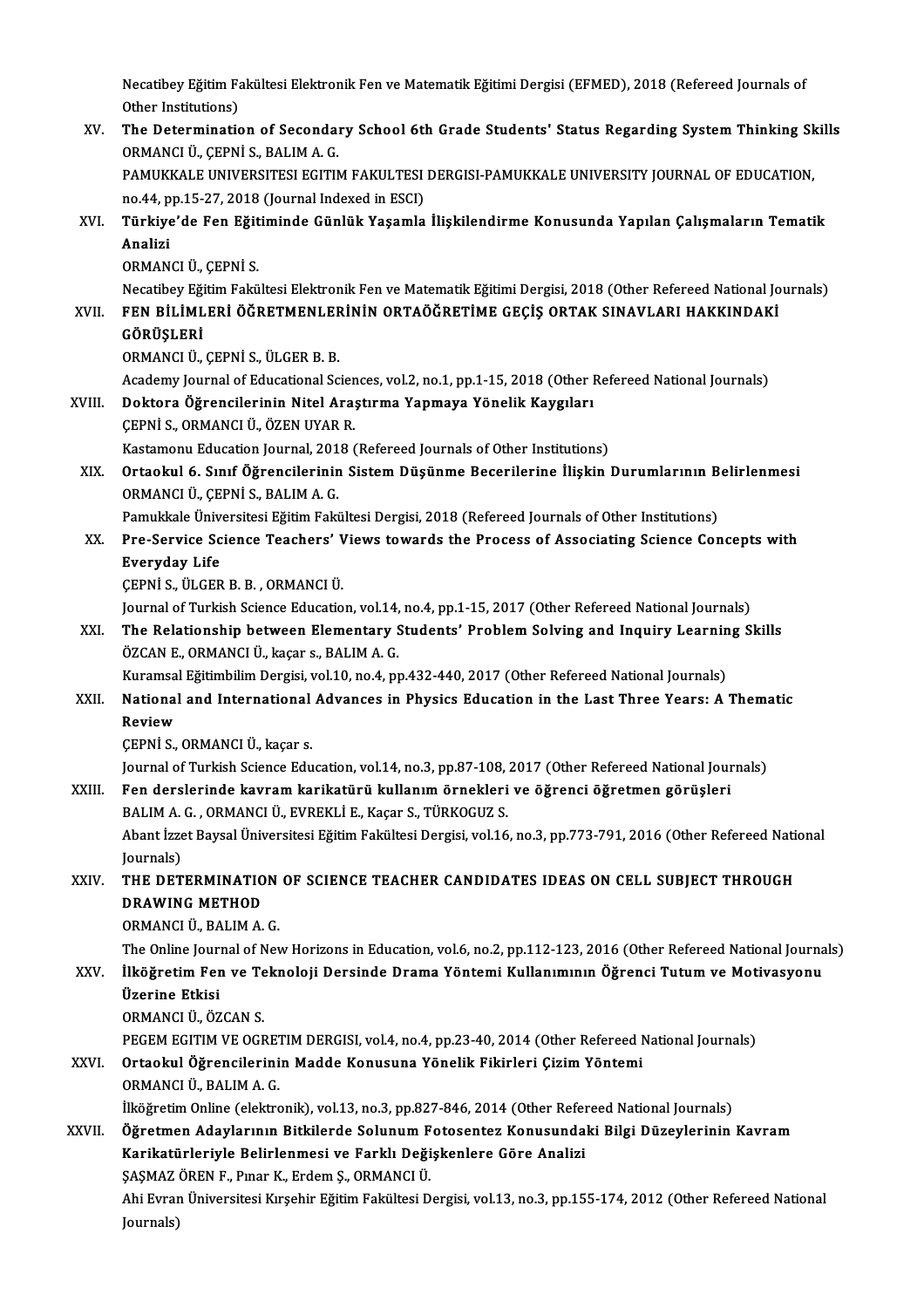| XXVIII.      | Fen ve Teknoloji Dersi Vücudumuzda Sistemler Ünitesinde Drama Yönteminin Etkililiği İki Aşamalı<br>Teşhis Testi Kullanımı                                                                                                              |
|--------------|----------------------------------------------------------------------------------------------------------------------------------------------------------------------------------------------------------------------------------------|
|              | ORMANCI Ü., ÖZCAN S.<br>Necatibey Eğitim Fakültesi Elektronik Fen ve Matematik Eğitimi Dergisi, vol.6, no.2, pp.153-182, 2012 (Other<br>Refereed National Journals)                                                                    |
| XXIX.        | FEN VE TEKNOLOJI ÖĞRETIMINDE PROBLEME DAYALI ÖĞRENME YÖNTEMI İÇERISINDE KAVRAM<br>KARİKATÜRLERİ BİR ETKİNLİK ÖRNEĞİ ISINAN TANECİKLERİN DANSI                                                                                          |
|              | BALIM A. G., DENİŞ ÇELİKER H., Sevinç K., EVREKLİ E., TÜRKOGUZ S., İNEL EKİCİ D., ÖZCAN E., ORMANCI Ü.<br>Western Anarolia Journal of Educational Science, vol.3, no.5, pp.68-87, 2012 (Other Refereed National Journals)              |
| XXX.         | İLKÖĞRETİM ÖĞRENCİLERİNİN MADDENİN TANECİKLI YAPISI ÜNİTESİNE YÖNELİK ANLAMA<br>DÜZEYLERİNİN ÇİZİM YOLUYLA BELİRLENMESİ VE FARKLI DEĞİŞKENLERE GÖRE ANALİZİ<br>BALIM A. G., ORMANCI Ü.                                                 |
| XXXI.        | Eğitim ve Öğretim Araştırmaları Dergisi, vol.1, no.4, pp.255-265, 2012 (Other Refereed National Journals)<br>AN ASSESSMENT OF PROSPECTIVE TEACHERS PRESENTATION SKILLS<br>ORMANCI Ü., ŞAŞMAZ ÖREN F., EVREKLİ E., Ören H.              |
|              | Western Anatolia Journal of Educational Science, pp.59-66, 2011 (Other Refereed National Journals)                                                                                                                                     |
| XXXII.       | A COMPARISON BETWEEN THE KNOWLEDGE LEVELS OF PROSPECTIVE SCIENCE AND TECHNOLOGY<br>TEACHERS AND ELEMENTARY STUDENTS ABOUT RESPIRATION PHOTOSYNTHESIS IN PLANTS<br>ŞAŞMAZ ÖREN F., ORMANCI Ü., Pınar K., EVREKLİ E.                     |
|              | Western Anatolia Journal of Educational Science, pp.535-548, 2011 (Other Refereed National Journals)                                                                                                                                   |
| XXXIII.      | Analoji ve Araştırmaya Dayalı Öğrenme Yaklaşımı Temelli Rehber Materyal Geliştirme Çalışması<br>Madde ve Değişim Öğrenme Alanı                                                                                                         |
|              | ŞAŞMAZ ÖREN F., ORMANCI Ü., Tolga B., Sevinç K., Çiçek T.                                                                                                                                                                              |
|              | Kuramsal Eğitimbilim, vol.4, no.2, pp.30-64, 2011 (Other Refereed National Journals)                                                                                                                                                   |
| <b>XXXIV</b> | An Analysis of Pre Service Teachers Drawings about the Digestive System in terms of Their Gender<br>Grade Levels and Opinions about the Method and Subject<br>ORMANCI Ü., ŞAŞMAZ ÖREN F                                                |
| XXXV.        | International Journal of Biology Education, vol.1, no.1, pp.1-22, 2011 (Other Refereed National Journals)<br>İlköğretim Öğrencilerinin Fen ve Teknoloji Dersinde Drama Yöntemi Kullanılmasına İlişkin Görüşleri<br>ORMANCI Ü., ÖZCAN S |
|              | Celal Bayar Üniversitesi Eğitim Fakültesi Dergisi, vol.1, no.1, pp.124-157, 2011 (Other Refereed National Journals)                                                                                                                    |
| <b>XXXVI</b> | Dramanın İlköğretimde Kullanılabilirliğine Yönelik Sınıf Öğretmeni Adaylarının Görüşleri Demirci<br>Eğitim Fakültesi Örneği                                                                                                            |
|              | ORMANCI Ü., ŞAŞMAZ ÖREN F.<br>Ankara Üniversitesi Eğitim Bilimleri Fakültesi Dergisi, vol.43, no.1, pp.165-191, 2010 (Other Refereed National<br>Journals)                                                                             |
| XXXVII.      | Analoji ve Araştırma Temelli Öğrenme Yaklaşımına Dayalı Rehber Materyal Uygulaması ile Buna<br>Yönelik Öğrenci Görüşleri                                                                                                               |
|              | ŞAŞMAZ ÖREN F., ORMANCI Ü., Tolga B., Çiçek T., Sevinç K.                                                                                                                                                                              |
|              | Batı Anadolu Eğitim Bilimleri Dergisi, vol.1, no.1, pp.33-53, 2010 (Other Refereed National Journals)                                                                                                                                  |
|              |                                                                                                                                                                                                                                        |

## Books&Book Chapters

- ooks & Book Chapters<br>I. Kuramdan Uygulamaya 21. Yüzyıl Becerileri ve Öğretimi<br>Ormang Ü (Editer) Cenni S (Editer) EU & DUSA Unapters<br>Kuramdan Uygulamaya 21. Yüzyıl<br>Ormancı Ü. (Editor), Çepni S. (Editor) Kuramdan Uygulamaya 21.<br>Ormancı Ü. (Editor), Çepni S. (<br>Nobel Yayınevi, Ankara, 2021<br>21. Vüryyl Besenileri Ormancı Ü. (Editor), Çepni S. (Editor)<br>Nobel Yayınevi, Ankara, 2021<br>II. 21. Yüzyıl Becerileri<br>Ormancı Ü. Nobel Yayınevi, Ankara, 2021
- 

21. Yüzyıl Becerileri<br>Ormancı Ü.<br>in: Kuramdan Uygulamaya 21. Yüzyıl Becerileri ve Öğretimi, Ümmühan Ormancı,Salih Çepni, Editor, Nobel Yayınevi, Ormancı Ü.<br>in: Kuramdan Uygulama<br>Ankara, pp.15-34, 2021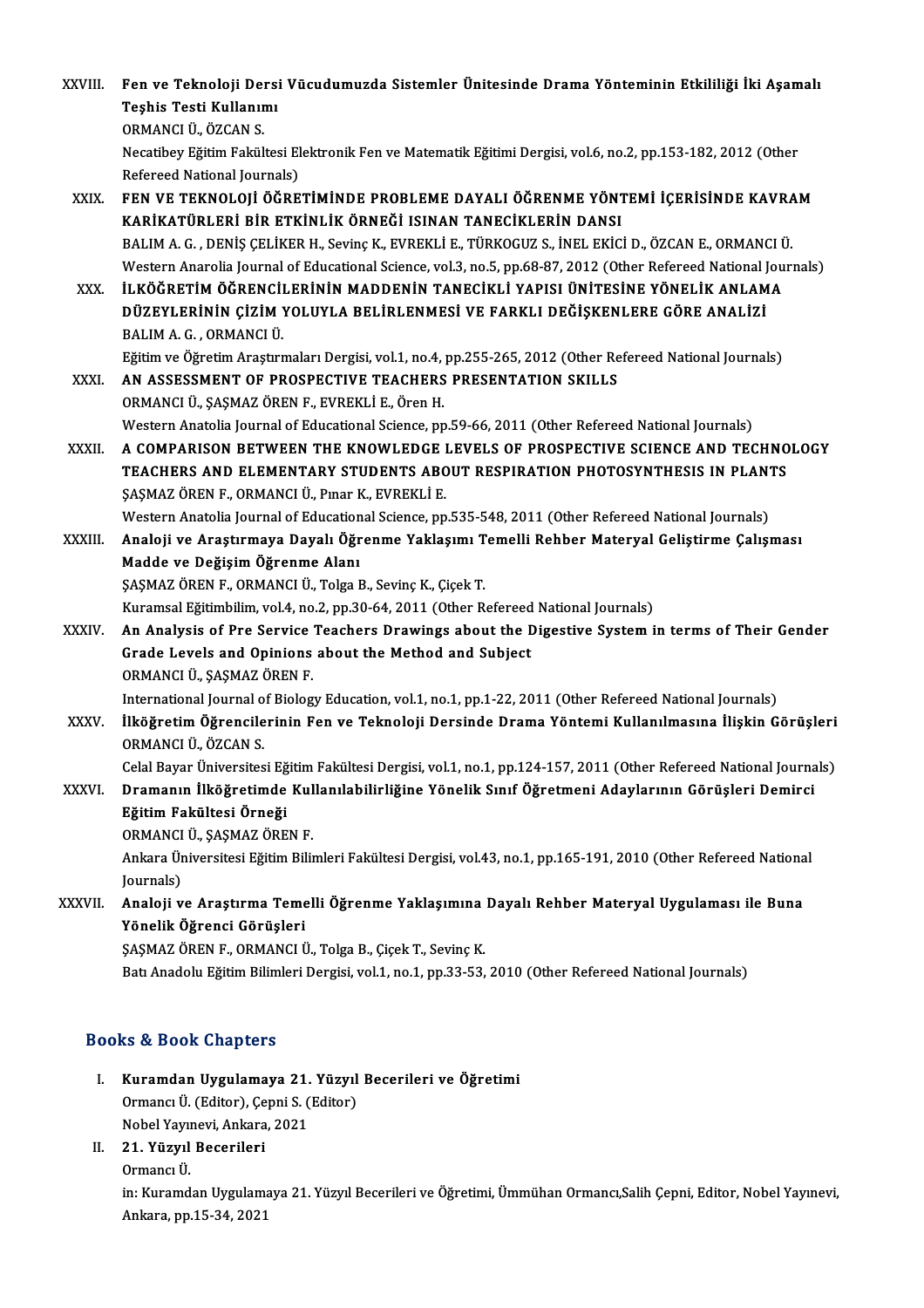- III. SC Yeni Yüz 8. Sınıf Fen Bilimleri LGS Denemeler 1 SÇ Yeni Yüz 8. Sınıf Fen Bilimleri LGS Denemeler 1<br>ÇEPNİ S., Kızıl çepni E., ORMANCI Ü., ÇİL E., ÜLGER B. B. , Ar M. E.<br>OrFgDA 2019 SÇ Yeni Yüz 8<br>ÇEPNİ S., Kızıl ç<br>OrEgDA, 2019<br>PISA ve TIMS
- ÇEPNİ S., Kızıl çepni E., ORMANCI Ü., ÇİL E., ÜLGER B. B. , Ar M. E.<br>OrEgDA, 2019<br>IV. PISA ve TIMSS Sınavlarına Öğretmenlerimizi HazırlamayaYönelik Deneyimlerimiz Ve Yürüttüğümüz<br>Feslivetler OrEgDA, 201<br>PISA ve TIN<br>Faaliyetler<br>CEPNIS CII

Faaliyetler<br>ÇEPNİ S., GÜRBÜZ M. Ç. , ORMANCI Ü. Faaliyetler<br>ÇEPNİ S., GÜRBÜZ M. Ç. , ORMANCI Ü.<br>in: PISA VE TIMSS MANTIĞINI VE SORULARINI ANLAMA, Çepni Salih, Editor, PegemAkademi, Ankara, pp.405-417,<br>2019 CEPNI<br>in: PIS<br>2019 in: PISA VE TIMSS MANTIĞINI VE SORULARINI ANLAMA,<br>2019<br>V. Araştırma-Sorgulamaya Dayalı Öğrenme Yaklaşımı<br>OPMANCI Ü. BALIMA C

- 2019<br>V. Araştırma-Sorgulamaya Dayalı Öğrenme Yaklaşımı<br>ORMANCI Ü., BALIM A. G. in: Fen Öğretiminde Yenilikçi Yaklaşımlar, Balım, Ali Günay, Editor, Anı Yayıncılık, pp.9-37, 2019
- VI. Geleceğin Dünyası

```
ÇepniS.,OrmancıÜ.
```
in: Kuramdan Uygulamaya STEMae Eğitimi, Salih Çepni, Editor, PegemA Akademi, Ankara, pp.1-52, 2018

## Refereed Congress / Symposium Publications in Proceedings

efereed Congress / Symposium Publications in Proceedings<br>I. Fen bilimleri öğretim programındaki kazanımların yaşam becerileri açısından incelenmesi<br>OPMANCLÜ kasara CEPNiss Teca Congress 7 cympe.<br>Fen bilimleri öğretim progr<br>ORMANCI Ü., kaçar s., ÇEPNİ S.<br>EPPA International Congresses Fen bilimleri öğretim programındaki kazanımların yaşam<br>ORMANCI Ü., kaçar s., ÇEPNİ S.<br>ERPA International Congresses on Education, 19 - 22 June 2019<br>Fen bilimleri öğretmenlerinin beğlem temelli öğrenmeye

ORMANCI Ü., kaçar s., ÇEPNİ S.<br>ERPA International Congresses on Education, 19 - 22 June 2019<br>II. Fen bilimleri öğretmenlerinin bağlam temelli öğrenmeye ilişkin görüşlerinin belirlenmesi<br>OPMANCI Ü. kaçar ç. ÇEPNİ S. ERPA International Congresses on Education, 19 - 22 June 2019<br>Fen bilimleri öğretmenlerinin bağlam temelli öğrenmeye<br>ORMANCI Ü., kaçar s., ÇEPNİ S.<br>ERPA International Congresses on Education, 19 - 22 June 2019 Fen bilimleri öğretmenlerinin bağlam temelli öğrenmeye<br>ORMANCI Ü., kaçar s., ÇEPNİ S.<br>ERPA International Congresses on Education, 19 - 22 June 2019<br>Doğa eğitimi bilim kampunu ertaskul öğrengilerinin sevr

- III. Doğa eğitimi bilim kampının ortaokul öğrencilerinin çevreye yönelik tutum ve algılarına etkisi BALIMA.G. ,kaçar s.,ORMANCIÜ.,ÖZCANE. Doğa eğitimi bilim kampının ortaokul öğrencilerinin çevreye yönelik tutum ve algılarına etkisi<br>BALIM A. G. , kaçar s., ORMANCI Ü., ÖZCAN E.<br>International Conference on Science, Mathematics, Entrepreneurship and Technology BALIM<br>Intern<br>2019<br>Een h International Conference on Science, Mathematics, Entrepreneurship and Technology Education, 12 - 1<br>2019<br>IV. Fen bilimleri öğretmenlerinin sistem düşünme becerisine ilişkin görüşlerinin belirlenmesi.
- 2019<br>Fen bilimleri öğretmenlerinin sistem dü<br>BALIM A. G. , kaçar s., ORMANCI Ü., ÖZCAN E.<br>International Conference en Science Methem IV. Fen bilimleri öğretmenlerinin sistem düşünme becerisine ilişkin görüşlerinin belirlenmesi.<br>BALIM A. G. , kaçar s., ORMANCI Ü., ÖZCAN E.<br>International Conference on Science, Mathematics, Entrepreneurship and Technology BALIM<br>Intern<br>2019<br>Een e International Conference on Science, Mathematics, Entrepreneurship and Technology Education, 12 - 14 April<br>2019<br>V. Fen eğitiminde web destekli araştırma-sorgulamaya dayalı öğrenme konusunda yapılan çalışmaların<br>tematik i
- 2019<br>Fen eğitiminde web d<br>tematik içerik analizi<br>OPMANCI Ü Fen eğitimi<br>tematik içen<br>ORMANCI Ü.<br>4th Internati tematik içerik analizi<br>ORMANCI Ü.<br>4th International Scientific Research Congress, 14 - 17 February 2019<br>Fen bilgisi öğretmen adaylarının geliştirdikleri dere planlarınd

ORMANCI Ü.<br>4th International Scientific Research Congress, 14 - 17 February 2019<br>VI. Fen bilgisi öğretmen adaylarının geliştirdikleri ders planlarındaki günlük yaşamla ilişkilendirme<br>durumları: Hücre örneği 4th International Scientific R<br>Fen bilgisi öğretmen ada<br>durumları: Hücre örneği<br>ÜLCEP P. P. OPMANCLÜ C <mark>durumları: Hücre örneği</mark><br>ÜLGER B. B. , ORMANCI Ü., ÇEPNİ S.<br>VIII. Uluslararası Eğitimde Araştırmalar Kongresi, 9 - 11 May 2018<br>Cağdas vaklasımlar ağitiminin öğretmen adaylarının fen öğ

ÜLGERB.B. ,ORMANCIÜ.,ÇEPNİ S.

- ÜLGER B. B. , ORMANCI Ü., ÇEPNİ S.<br>VIII. Uluslararası Eğitimde Araştırmalar Kongresi, 9 11 May 2018<br>VII. Çağdaş yaklaşımlar eğitiminin öğretmen adaylarının fen öğretimine yönelik öz yeterliklerine ve TPAB<br>Özgüyenleri VIII. Uluslararası Eğitimde Araştırmalar k<br>Çağdaş yaklaşımlar eğitiminin öğret:<br>özgüvenlerine etkisinin incelenmesi<br>ÜLCEP P. P. OPMANCLÜ, CEPNİ S. Çağdaş yaklaşımlar eğitiminin ö<br>özgüvenlerine etkisinin incelen<br>ÜLGER B. B., ORMANCI Ü., ÇEPNİ S.<br>VIII Uluelararası Eğitimda Arastırm <mark>özgüvenlerine etkisinin incelenmesi</mark><br>ÜLGER B. B. , ORMANCI Ü., ÇEPNİ S.<br>VIII. Uluslararası Eğitimde Araştırmalar Kongresi, 9 - 11 May 2018 ÜLGER B. B. , ORMANCI Ü., ÇEPNİ S.<br>VIII. Uluslararası Eğitimde Araştırmalar Kongresi, 9 - 11 May 2018<br>VIII. Fen Eğitimi Kapsamında Hazırlanan Projelerin STEM Etkinliklerine Dönüştürülmesi: Duman<br>Semsiyesi Örneği
- VIII. Uluslararası Eğ<br>Fen Eğitimi Kapsa<br>Şemsiyesi Örneği<br><sup>ÜLCER B. B. OPMA</sup> Fen Eğitimi Kapsamında Hazırla<br>Şemsiyesi Örneği<br>ÜLGER B. B. , ORMANCI Ü., ÇEPNİ S.<br>Y. Uluclararesı Eğitim Arastumaları Şemsiyesi Örneği<br>ÜLGER B. B. , ORMANCI Ü., ÇEPNİ S.<br>X. Uluslararası Eğitim Araştırmaları Kongresi, 27 - 30 April 2018

ÜLGER B. B. , ORMANCI Ü., ÇEPNİ S.<br>IX. Uluslararası Eğitim Araştırmaları Kongresi, 27 - 30 April 2018<br>IX. Fen bilimleri öğretmenlerine yönelik geliştirilen fen okuryazarlık kursunda öğretmenlerin yaşam<br>temelli seru yazma X. Uluslararası Eğitim Araştırmaları Kongresi, 27 - 3<br>Fen bilimleri öğretmenlerine yönelik geliştiri<br>temelli soru yazma becerilerinin incelenmesi<br>kasara, ÖZCAN E. OPMANCLÜ, BALIM A.C., Urbay Fen bilimleri öğretmenlerine yönelik geliştirilen<br>temelli soru yazma becerilerinin incelenmesi<br>kaçar s., ÖZCAN E., ORMANCI Ü., BALIM A. G. , Urhan O.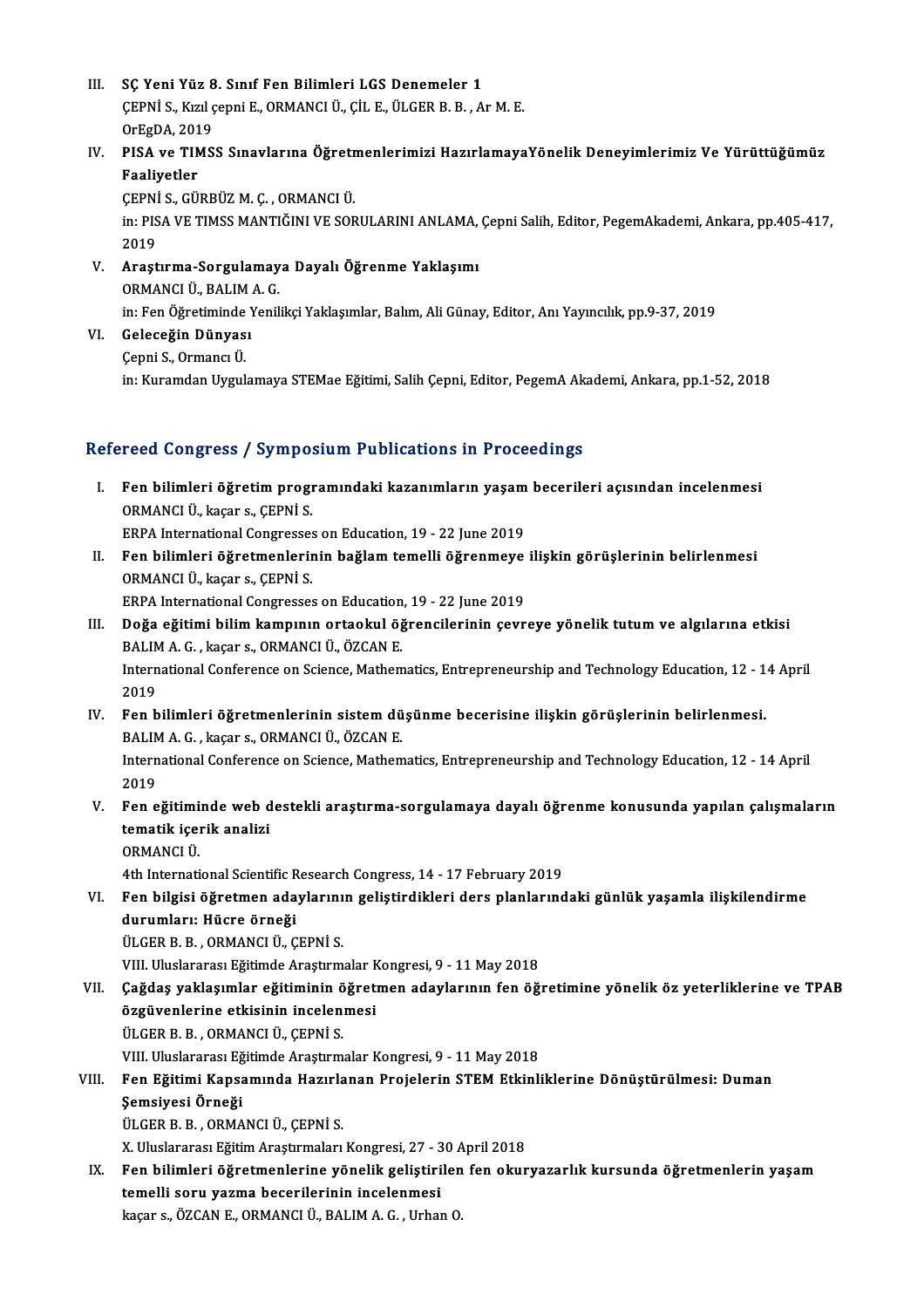|        | 27. Uluslararası Eğitim Bilimleri Kongresi, 18 - 22 April 2018                                                                                |
|--------|-----------------------------------------------------------------------------------------------------------------------------------------------|
| X.     | Fen öğretiminde çağdaş yaklaşımlar eğitiminin öğretmen adaylarının görüşlerine etkisi                                                         |
|        | kaçar s., ÖZCAN E., ORMANCI Ü., BALIM A. G., Urhan O.                                                                                         |
|        | 27. Uluslararası Eğitim Bilimleri Kongresi, 18 - 22 April 2018                                                                                |
| XI.    | Doktora öğrencilerinin ölçek geliştirme ve uyarlama çalışmalarına ilişkin görüş ve anlayışları                                                |
|        | kaçar s., ÖZCAN E., ORMANCI Ü., BALIM A. G., Urhan O.                                                                                         |
|        | 27. Uluslararası Eğitim Bilimleri Kongresi, 18 - 22 April 2018                                                                                |
| XII.   | Fen bilimleri öğretmen adaylarına yönelik çağdaş yaklaşımlar eğitiminin problem çözme becerilerine                                            |
|        | etkisi                                                                                                                                        |
|        | ÇEPNİ S., ORMANCI Ü., ÜLGER B. B.                                                                                                             |
|        | International Congress on Science and Education, 23 - 25 March 2018                                                                           |
| XIII.  | Ortaokul öğrencilerinin hücre konusunu günlük yaşamla ilişkilendirme düzeyleri                                                                |
|        | ÇEPNİ S., ORMANCI Ü., ÜLGER B. B.                                                                                                             |
|        | International Congress on Science and Education, 23 - 25 March 2018                                                                           |
| XIV.   | A Thematic Review of Interactive E-Book (Z-Book) Studies in Science Education                                                                 |
|        | ORMANCI Ü., ÇEPNİ S.                                                                                                                          |
|        | 2nd International Conference on Best Practices andInnovations in Education, 19 - 21 October 2017                                              |
| XV.    | Determination of Science Teacher Candidates' Opinionsabout Skills Education                                                                   |
|        | ORMANCI Ü., ÖZCAN E., kaçar s., BALIM A. G.                                                                                                   |
|        | 2nd International Conference onBest Practices andInnovations in Education, 19 - 21 October 2017                                               |
| XVI.   | Pre-Service Science Teachers' Views towards Science Ethics                                                                                    |
|        | ÖZCAN E., kaçar s., ORMANCI Ü., BALIM A. G.                                                                                                   |
|        | 2nd International Conference on Best Practices andInnovations in Education, 19 - 21 October 2017                                              |
| XVII.  | Fen Eğitiminde Bilgi ve İletişim Teknolojilerinin Kullanımı Üzerinde Tematik İnceleme                                                         |
|        | ÖZCAN E., kaçar s., ORMANCI Ü., BALIM A. G.<br>5th International Instructional Technologies Teacher Education Symposium, 11 - 13 October 2017 |
| XVIII. | Pre-Service Science Teachers' Views Towards Career Awareness                                                                                  |
|        | ÖZCAN E., ORMANCI Ü., kaçar s., BALIM A. G.                                                                                                   |
|        | 26. Uluslararası Eğitim Bilimleri Kongresi, 20 - 23 April 2017                                                                                |
| XIX.   | Doktora Öğrencilerinin Nitel Temelli Araştırmalara Yönelik Kaygı Durumlarının Belirlenmesi                                                    |
|        | ÇEPNİ S., ORMANCI Ü., ÖZEN UYAR R.                                                                                                            |
|        | 26. Uluslararası Eğitim Bilimleri Kongresi, 20 - 23 April 2017                                                                                |
| XX.    | Ortaokul 6. Sınıf Öğrencilerinin Sistem Düşünme Becerilerine İlişkin Durumlarının Belirlenmesi                                                |
|        | ORMANCI Ü., ÇEPNİ S., BALIM A. G.                                                                                                             |
|        | 26. Uluslararası Eğitim Bilimleri Kongresi, 20 - 23 April 2017                                                                                |
| XXI.   | Examining the opinions of pre-service science teachers about the association of science contents                                              |
|        | with daily life.                                                                                                                              |
|        | ORMANCI Ü., ÜLGER B. B., ÇEPNİ S.                                                                                                             |
|        | 9th World Conference on Educational Sciences, 1 - 04 February 2017                                                                            |
| XXII.  | EĞİTİM BİLİMLERİ ALANINDA DOKTORA YAPAN AKADEMİSYENLERİN ALAN UZMANLARIYLA NİTEL                                                              |
|        | TEMELLİ ARAŞTIRMALARA YOLCULUK PROJESİ NE İLİŞKİN BEKLENTİLERİ                                                                                |
|        | ÇEPNİ S., ORMANCI Ü., ÖZEN UYAR R., Kaçar S., ÖZCAN E., Urhan O.                                                                              |
|        | International Conference on Quality in Higher Education, 24 - 25 November 2016                                                                |
| XXIII. | The Association of 6th Grade Science Books in Secondary School with Daily Life An Example of Cell                                             |
|        | ORMANCI Ü., ÇEPNİ S.                                                                                                                          |
|        | 7th World Conference on Learning, Teaching and Educational Leadership, 27 - 29 October 2016                                                   |
| XXIV.  | Ortaokul Öğrencilerinin Fen Eğitiminde Mantıksal Düşünme Beceri Düzeylerinin Belirlenmesi<br>ÖZCAN E., Kaçar S., ORMANCI Ü., BALIM A. G.      |
|        | 12. Ulusal Fen Bilimleri ve Matematik Eğitimi Kongresi, Turkey, 28 - 30 September 2016                                                        |
| XXV.   | Türkiye de Fen Eğitiminde Günlük Yaşamla İlişkilendirme Konusunda Yapılan Çalışmaların Tematik                                                |
|        | Analizi                                                                                                                                       |
|        |                                                                                                                                               |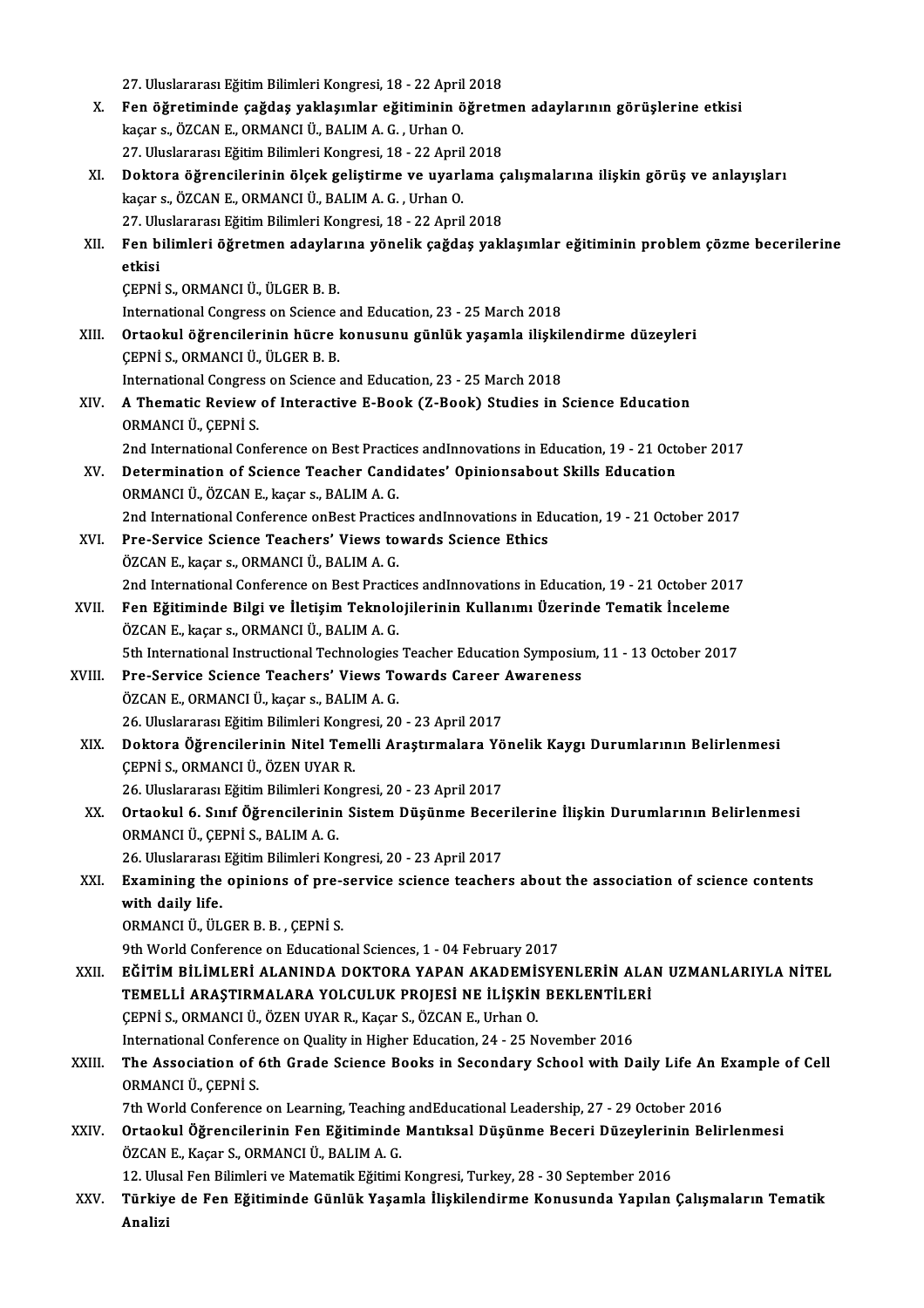ORMANCIÜ.,ÇEPNİ S.

12.UlusalFenBilimleriveMatematikEğitimiKongresi,Turkey,28 -30 September 2016

- ORMANCI Ü., ÇEPNİ S.<br>12. Ulusal Fen Bilimleri ve Matematik Eğitimi Kongresi, Turkey, 28 30 September 2016<br>XXVI. Examining Pre service Science Teachers in Learning and Practicing Inquiry Based Learning Strategy<br>Vegen 12. Ulusal Fen Bilimleri ve Matematik Eğitimi<br>Examining Pre service Science Teachers<br>Kaçar S., ORMANCI Ü., ÖZCAN E., BALIM A. G. Examining Pre service Science Tead<br>Kaçar S., ORMANCI Ü., ÖZCAN E., BALIM<br>ATEE Conference, 22 - 24 August 2016<br>Arastuma Sorgulamaya Davalı Öğre Kaçar S., ORMANCI Ü., ÖZCAN E., BALIM A. G.<br>ATEE Conference, 22 - 24 August 2016<br>XXVII. Araştırma Sorgulamaya Dayalı Öğrenme Yöntemine İlişkin Literatür Araştırması
- Kaçar S.,ÖZCANE.,ORMANCIÜ.,BALIMA.G. Araştırma Sorgulamaya Dayalı Öğrenme Yöntemine İlişkin Literatür Araştırması<br>Kaçar S., ÖZCAN E., ORMANCI Ü., BALIM A. G.<br>IIIrd INTERNATIONAL EURASIANEDUCATIONAL RESEARCH CONGRESS, 31 May - 03 June 2016<br>Fen Bilimleri Öğretm Kaçar S., ÖZCAN E., ORMANCI Ü., BALIM A. G.<br>IIIrd INTERNATIONAL EURASIANEDUCATIONAL RESEARCH CONGRESS, 31 May - 03 June 2016<br>XXVIII. Fen Bilimleri Öğretmen Adaylarının Hücre Kavramını Günlük Hayata Transfer Edebilme<br>Du Illrd INTERNATIONAL EURASI<br>Fen Bilimleri Öğretmen Ada<br>Durumlarının Belirlenmesi<br>OPMANCLÜ DEMİPPAČ M. Ül Fen Bilimleri Öğretmen Adaylarının Hücre Ka<br>Durumlarının Belirlenmesi<br>ORMANCI Ü., DEMİRBAĞ M., ÜLGER B. B. , ÇEPNİ S.<br>III nd International Eurosian EducationalBesearsh Durumlarının Belirlenmesi<br>ORMANCI Ü., DEMİRBAĞ M., ÜLGER B. B. , ÇEPNİ S.<br>III nd International Eurasian EducationalResearch Congress, 31 May - 02 June 2016 ORMANCI Ü., DEMİRBAĞ M., ÜLGER B. B. , ÇEPNİ S.<br>III nd International Eurasian EducationalResearch Congress, 31 May - 02 June 2016<br>XXIX. Fen Bilimleri Öğretmenlerinin Araştırma Sorgulama Yaklaşımını Anlama ve Uygulama D III nd International Eurasian EducationalRese<br>Fen Bilimleri Öğretmenlerinin Araştırmı<br>ORMANCI Ü., ÖZCAN E., Kaçar S., BALIM A. G.<br><sup>2nd International Conference on New Trende</sup> Fen Bilimleri Öğretmenlerinin Araştırma Sorgulama Yaklaşımını Anlaı<br>ORMANCI Ü., ÖZCAN E., Kaçar S., BALIM A. G.<br>3rd International Conference on New Trends in Education, 26 - 29 April 2016<br>Een Bilimleri Öğretmenlerinin Orta ORMANCI Ü., ÖZCAN E., Kaçar S., BALIM A. G.<br>3rd International Conference on New Trends in Education, 26 - 29 April 2016<br>XXX. Fen Bilimleri Öğretmenlerinin Ortaöğretime Geçiş Ortak Sınavları Hakkındaki Görüşleri<br>OPMANCI 3rd International Conference on New Trends in Education, 26 - 29 April 2016<br>Fen Bilimleri Öğretmenlerinin Ortaöğretime Geçiş Ortak Sınavları Hal<br>ORMANCI Ü., ÇEPNİ S.<br>3rd International Conference on New Trends in Education, Fen Bilimleri Öğretmenlerinin Ortaöğretime Geçiş Ortak Sınavları Halq<br>ORMANCI Ü., ÇEPNİ S.<br>3rd International Conference on New Trends in Education, 26 - 29 April 2016<br>Türkiye de Okul Öngesi Dönemde Ean Eğitimi Alanında Yap ORMANCI Ü., ÇEPNİ S.<br>3rd International Conference on New Trends in Education, 26 - 29 April 2016<br>XXXI. Türkiye de Okul Öncesi Dönemde Fen Eğitimi Alanında Yapılan Araştırmalardaki Eğilim Bir Tematik<br>Analir Calaması 3rd International (<br><mark>Türkiye de Okul</mark><br>Analiz Çalışması<br>ÖZEN UYAR R. OR Türkiye de Okul Öncesi D<br>Analiz Çalışması<br>ÖZEN UYAR R., ORMANCI Ü.<br>25 Ulucal Fğitim Bilimleri K Analiz Çalışması<br>ÖZEN UYAR R., ORMANCI Ü.<br>25. Ulusal Eğitim Bilimleri Kongresi, Turkey, 21 - 24 April 2016 ÖZEN UYAR R., ORMANCI Ü.<br>25. Ulusal Eğitim Bilimleri Kongresi, Turkey, 21 - 24 April 2016<br>XXXII. Fen Bilimleri Dersinde Teknoloji Kullanımın Durumlarının İncelenmesi ve Görüşlerinin Belirlenmesi<br>OBMANCLÜ CEPNİ S 25. Ulusal Eğitim Bilim<br>Fen Bilimleri Dersir<br>ORMANCI Ü., ÇEPNİ S.<br>İNOVED 26. 28 Ostak Fen Bilimleri Dersinde Tekn<br>ORMANCI Ü., ÇEPNİ S.<br>İNOVED, 26 - 28 October 2015<br>Ortaakul 6 Sınıf Fan Bilimla ORMANCI Ü., ÇEPNİ S.<br>İNOVED, 26 - 28 October 2015<br>XXXIII. Ortaokul 6 Sınıf Fen Bilimleri Kitaplarında Yer Alan Etkinliklerin İncelenmesi<br>ORMANCI Ü. Kasar S. BALIM A. G İNOVED, 26 - 28 October 2015<br>Ortaokul 6 Sınıf Fen Bilimleri I<br>ORMANCI Ü., Kaçar S., BALIM A. G.<br>INOVED Uluslararası Eğitimde iyi I ORMANCI Ü., Kaçar S., BALIM A. G.<br>INOVED Uluslararası Eğitimde iyi Uygulamalar ve Yenilikler Konferansı, 26 - 28 October 2015 ORMANCI Ü., Kaçar S., BALIM A. G.<br>INOVED Uluslararası Eğitimde iyi Uygulamalar ve Yenilikler Konferansı, 26 - 28 October 2015<br>XXXIV. FEN BİLİMLERİ ÖĞRETMEN ADAYLARININ AKILLI TAHTA VE TABLETE İLİŞKİNGÖRÜŞLERİ<br>ORMANCI Ü INOVED Uluslararası <mark>I</mark><br>FEN BİLİMLERİ ÖĞI<br>ORMANCI Ü., ÇEPNİ S.<br>VII Uluslararası Eğitin FEN BİLİMLERİ ÖĞRETMEN ADAYLARININ AKILLI TAHTA<br>ORMANCI Ü., ÇEPNİ S.<br>VII. Uluslararası Eğitim Araştırmaları Kongresi, 28 - 31 May 2015<br>OPTAOKUL ÖĞPENCU ERİNİN BU İMSEL YARATICU IK DÜZ XXXV. ORTAOKUL ÖĞRENCİLERİNİN BİLİMSEL YARATICILIK DÜZEYLERİNİN BELİRLENMESİ VII. Uluslararası Eğitim Araştırmal<mark>ı</mark><br>ORTAOKUL ÖĞRENCİLERİNİN I<br>Kaçar S., ORMANCI Ü., BALIM A. G.<br>VII. Uluslararası Eğitim Arastırmalı ORTAOKUL ÖĞRENCİLERİNİN BİLİMSEL YARATICILIK DÜZ<br>Kaçar S., ORMANCI Ü., BALIM A. G.<br>VII. Uluslararası Eğitim Araştırmaları Kongresi, 28 - 31 May 2015<br>Sınıf Öğratman Adavlarının Harırladıkları Kovram Karikati Kaçar S., ORMANCI Ü., BALIM A. G.<br>VII. Uluslararası Eğitim Araştırmaları Kongresi, 28 - 31 May 2015<br>XXXVI. Sınıf Öğretmen Adaylarının Hazırladıkları Kavram Karikatürü Destekli Probleme Dayalı Öğrenme<br>Otunumlanının nasl

## VII. Uluslararası Eğitim Araştı<br>Sınıf Öğretmen Adaylarınıı<br>Oturumlarının ncelenmesi<br>OPMANCLÜ CEPNİ S Sınıf Öğretmen Ada<sub>l</sub><br>Oturumlarının ncele<br>ORMANCI Ü., ÇEPNİ S.<br>11 Hlucal Fen Bilimler Oturumlarının ncelenmesi<br>ORMANCI Ü., ÇEPNİ S.<br>11. Ulusal Fen Bilimleri ve Matematik Eğitimi Kongresi, Turkey, 11 - 14 September 2014<br>Fen Derslerinde Kayram Karikatürü Kullanım Örnekleri ve Öğrensi Öğretmen

ORMANCI Ü., ÇEPNİ S.<br>11. Ulusal Fen Bilimleri ve Matematik Eğitimi Kongresi, Turkey, 11 - 14 September 2014<br>XXXVII. Fen Derslerinde Kavram Karikatürü Kullanım Örnekleri ve Öğrenci Öğretmen Görüşleri<br>BALIM A. G. , EVREK 11. Ulusal Fen Bilimleri ve Matematik Eğitimi Kongresi, Turkey<br>Fen Derslerinde Kavram Karikatürü Kullanım Örnekler<br>BALIM A. G. , EVREKLİ E., Kaçar S., ORMANCI Ü., TÜRKOGUZ S.<br>11. Ulusal Fen Bilimleri ve Matematik Eğitimi K Fen Derslerinde Kavram Karikatürü Kullanım Örnekleri ve Öğrenci Öğretmen<br>BALIM A. G. , EVREKLİ E., Kaçar S., ORMANCI Ü., TÜRKOGUZ S.<br>11. Ulusal Fen Bilimleri ve Matematik Eğitimi Kongresi, Turkey, 11 - 14 September 2014<br>CO

XXXVI I. CONCEPT CARTOON SAMPLES INTEGRATED INTO PROBLEMBASED LEARNING IN SCIENCE COURSES 11. Ulusal Fen Bilimleri ve Matematik Eğitimi<br>CONCEPT CARTOON SAMPLES INTEGRAT<br>BALIM A. G. , Kaçar S., ÖZCAN E., ORMANCI Ü.<br>INTERNATIONAL CONEERENCE ONEDUCATIO CONCEPT CARTOON SAMPLES INTEGRATED INTO PROBLEM BASED LEARNING IN SCIENCE COUR:<br>BALIM A. G. , Kaçar S., ÖZCAN E., ORMANCI Ü.<br>INTERNATIONAL CONFERENCE ONEDUCATION INMATHEMATICS, SCIENCE TECHNOLOGY, 16 - 18 May 2014<br>EEN BILI

## BALIM A. G. , Kaçar S., ÖZCAN E., ORMANCI Ü.<br>INTERNATIONAL CONFERENCE ONEDUCATION INMATHEMATICS, SCIENCE TECHNOLOGY, 16 - 18 May 2014<br>XXXIX. FEN BİLİMLERİ ÖĞRETMENLERİNİN ALTERNATİF ÖLÇME DEĞERLENDİRME ARAÇLARINI KULLANMA<br> INTERNATIONAL CONFERENCE ONEDUCATION INMATHEMATICS, SCIENCE TECHNOLOGY, 16 - 18 May 2014

- ORMANCIÜ.,ÇEPNİ S.
- DURUMLARI<br>ORMANCI Ü., ÇEPNİ S.<br>INTERNATIONAL CONFERENCE ONEDUCATION INMATHEMATICS, SCIENCE TECHNOLOGY, 16 18 May 2014<br>Determination Of Scientific Creativity, Skille Of Pre Service Science Tecchers Through Euneriment ORMANCI Ü., ÇEPNİ S.<br>INTERNATIONAL CONFERENCE ONEDUCATION INMATHEMATICS, SCIENCE TECHNOLOGY, 16 - 18 May 2014<br>XL. Determination Of Scientific Creativity Skills Of Pre Service Science Teachers Through Experiment<br>Designi

## INTERNATI<br>Determina<br>Designing<br>ÖZDİLEK Z Determination Of Scientific Creativity Skills Of Pre Service Science Teachers Through Experiment<br>Designing<br>ÖZDİLEK Z., ÜLGER B. B. , ORMANCI Ü.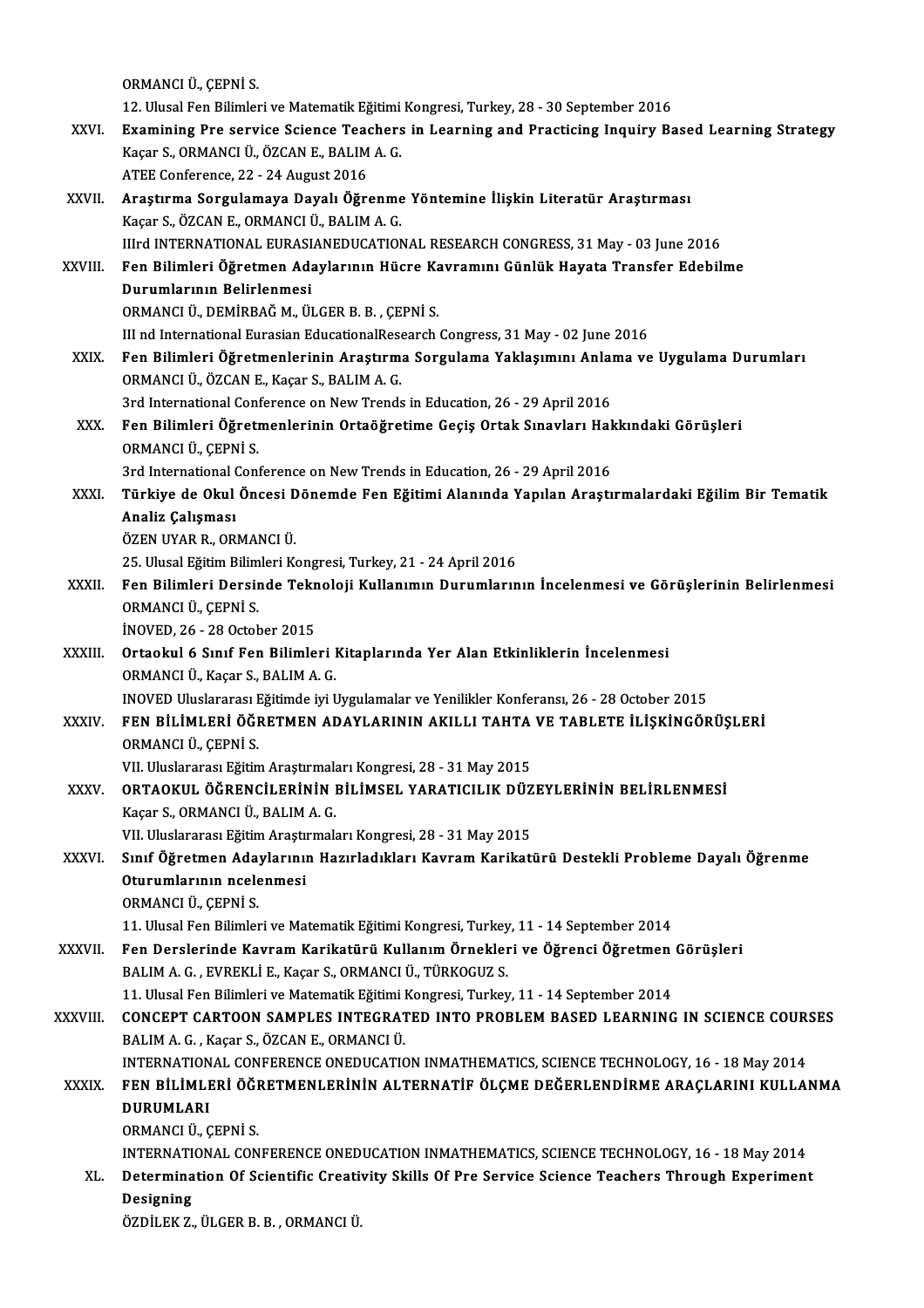| I st EURASIAN EDUCATIONAL RESEARCH CONGRESS, 24 - 26 April 2014<br>Ortaokul Öğrencilerinin Hava Basıncı Konusundaki Kavramsal Anlamalarının Belirlenmesi<br>XLI.<br>ORMANCI Ü., Kaçar S., ÖZCAN E., BALIM A. G.<br>I. ULUSAL FİZİK EĞİTİMİKONGRESİ, Turkey, 12 - 14 September 2013<br>FEN BİLGİSİ ÖĞRETMEN ADAYLARININ ÖĞRETMENLİK MESLEĞİNE YÖNELİK TUTUM VE<br>XLII.<br>ÖZYETERLİKLERİNİN ARAŞTIRILMASI<br>ORMANCI Ü., BALIM A. G., ÖZCAN E.<br>22. Ulusal Eğitim Bilimleri Kongresi, Turkey, 5 - 07 September 2013<br>Culture Analysis Towards Secondary School Science Course An Ethnographic Study<br>XLIII.<br>BALIM A. G., ORMANCI Ü., ÖZCAN E.<br>2nd World Conference on New Trends inScience Education, 2 - 05 July 2013<br>FEN VE TEKNOLOJİ ÖĞRETMEN ADAYLARININ HÜCRE KONUSUNA İLİSKİN FİKİRLERİNİN ÇİZİM<br><b>XLIV</b><br>YOLUYLA BELİRLENMESİ<br>ORMANCI Ü., BALIM A. G.<br>V. International Congress of Educational Research, 6 - 09 June 2013<br>Relationaship between elementary student's problem solving skills and inquiry learning skill<br>XLV.<br>perceptions.<br>BALIM A. G., İNEL EKİCİ D., EVREKLİ E., ÖZCAN E., DENİŞ ÇELİKER H., TÜRKOGUZ S., ORMANCI Ü., kaçar s.<br>International Conference New Perspectives in Science Education, 14 - 15 March 2013<br>Teacher's views towards concept cartoons supported problem based learning<br>XLVI.<br>BALIM A. G., TÜRKOGUZ S., kaçar s., ORMANCI Ü., DENİŞ ÇELİKER H., İNEL EKİCİ D., EVREKLİ E.<br>International Conference New Perspectives in Science Education, 14 - 15 March 2013<br>FEN ve TEKNOLOJİ ÖĞRETMEN ADAYLARININ SİSTEM HASTALIKLARINA İLİŞKİN GÖRÜŞLERİ<br>XLVII.<br>ORMANCI Ü., Simge A., GÜNAY F. Y.<br>X. Ulusal Fen Bilimleri ve Matematik Eğitimi Kongresi, Turkey, 27 - 30 June 2012<br>İlköğretim 6 Sınıf Fen ve Teknoloji Dersi Vücudumuzda Sistemler Ünitesinde Yer Alan Etkinliklerin<br>XLVIII.<br><i>incelenmesi</i><br>Çiçek T, ORMANCI Ü.<br>X. Ulusal Fen Bilimleri ve Matematik Eğitimi Kongresi, Turkey, 27 - 30 June 2012<br>Assessment of concept cartoons an exemplary study on scoring<br>XLIX.<br>ORMANCI Ü., ŞAŞMAZ ÖREN F<br>3rd World Conference on Educational Sciences (WCES), 3 - 07 February 2011<br>Teacher candidate levels of familiarity with the methods techniques and tools composing the<br>L.<br>alternative assessment approaches<br>ŞAŞMAZ ÖREN F., ORMANCI Ü.<br>3rd World Conference on Educational Sciences (WCES), 3 - 07 February 2011<br>Çalışma Yapraklarının Yararları Sınırlılıkları ve Kullanımına İlişkin Sınıf Öğretmeni Adaylarının<br>LI.<br>Görüşleri<br>ORMANCI Ü., ŞAŞMAZ ÖREN F.<br>International Conference on New Trends in Education and Their Implications, 11 - 13 November 2010<br>Kavram Karikatürlerinin Farklı Bir Kullanım Alanı İlköğretim Öğrencilerinin Bitkilerde Solunum ve<br>LII.<br>Fotosentez Konusuna İlişkin Bilgi Düzeylerini Belirleme Çalışması<br>ŞAŞMAZ ÖREN F., ORMANCI Ü., Erdem Ş., Pınar K.<br>IX. Uluasal Fen Bilimleri ve Matematik Eğitimi Kongresi, Turkey, 23 - 25 September 2010<br>KAVRAM KARİKATÜRLERİ ÇİZİM KELİME İLİŞKİLENDİRME TESTİ VE KAVRAM HARİTALARININ<br>LIII.<br>ÖLÇME DEĞERLENDİRME AMAÇLI KULLANIMINA YÖNELİK BİR PUANLAMA ÇALIŞMASI<br>ORMANCI Ü., ŞAŞMAZ ÖREN F<br>International Conference on New Horizons in Education, 23 - 25 June 2010<br>ÖĞRETMEN ADAYLARININ YARATICI DRAMA YA YÖNELİKTUTUMLARININ ÇEŞİTLİ DEĞİŞKENLER<br>LIV.<br>AÇISINDANİNCELENMESİ |  |
|-------------------------------------------------------------------------------------------------------------------------------------------------------------------------------------------------------------------------------------------------------------------------------------------------------------------------------------------------------------------------------------------------------------------------------------------------------------------------------------------------------------------------------------------------------------------------------------------------------------------------------------------------------------------------------------------------------------------------------------------------------------------------------------------------------------------------------------------------------------------------------------------------------------------------------------------------------------------------------------------------------------------------------------------------------------------------------------------------------------------------------------------------------------------------------------------------------------------------------------------------------------------------------------------------------------------------------------------------------------------------------------------------------------------------------------------------------------------------------------------------------------------------------------------------------------------------------------------------------------------------------------------------------------------------------------------------------------------------------------------------------------------------------------------------------------------------------------------------------------------------------------------------------------------------------------------------------------------------------------------------------------------------------------------------------------------------------------------------------------------------------------------------------------------------------------------------------------------------------------------------------------------------------------------------------------------------------------------------------------------------------------------------------------------------------------------------------------------------------------------------------------------------------------------------------------------------------------------------------------------------------------------------------------------------------------------------------------------------------------------------------------------------------------------------------------------------------------------------------------------------------------------------------------------------------------------------------------------------------------------------------------------------------------------------------------------------------------------------------------------------------------------------------------------------------------------------------------------------------------------------------------------------------------------------------------------------------------------------------------------------------------------------------------------------------------------------------------------------|--|
|                                                                                                                                                                                                                                                                                                                                                                                                                                                                                                                                                                                                                                                                                                                                                                                                                                                                                                                                                                                                                                                                                                                                                                                                                                                                                                                                                                                                                                                                                                                                                                                                                                                                                                                                                                                                                                                                                                                                                                                                                                                                                                                                                                                                                                                                                                                                                                                                                                                                                                                                                                                                                                                                                                                                                                                                                                                                                                                                                                                                                                                                                                                                                                                                                                                                                                                                                                                                                                                                         |  |
|                                                                                                                                                                                                                                                                                                                                                                                                                                                                                                                                                                                                                                                                                                                                                                                                                                                                                                                                                                                                                                                                                                                                                                                                                                                                                                                                                                                                                                                                                                                                                                                                                                                                                                                                                                                                                                                                                                                                                                                                                                                                                                                                                                                                                                                                                                                                                                                                                                                                                                                                                                                                                                                                                                                                                                                                                                                                                                                                                                                                                                                                                                                                                                                                                                                                                                                                                                                                                                                                         |  |
|                                                                                                                                                                                                                                                                                                                                                                                                                                                                                                                                                                                                                                                                                                                                                                                                                                                                                                                                                                                                                                                                                                                                                                                                                                                                                                                                                                                                                                                                                                                                                                                                                                                                                                                                                                                                                                                                                                                                                                                                                                                                                                                                                                                                                                                                                                                                                                                                                                                                                                                                                                                                                                                                                                                                                                                                                                                                                                                                                                                                                                                                                                                                                                                                                                                                                                                                                                                                                                                                         |  |
|                                                                                                                                                                                                                                                                                                                                                                                                                                                                                                                                                                                                                                                                                                                                                                                                                                                                                                                                                                                                                                                                                                                                                                                                                                                                                                                                                                                                                                                                                                                                                                                                                                                                                                                                                                                                                                                                                                                                                                                                                                                                                                                                                                                                                                                                                                                                                                                                                                                                                                                                                                                                                                                                                                                                                                                                                                                                                                                                                                                                                                                                                                                                                                                                                                                                                                                                                                                                                                                                         |  |
|                                                                                                                                                                                                                                                                                                                                                                                                                                                                                                                                                                                                                                                                                                                                                                                                                                                                                                                                                                                                                                                                                                                                                                                                                                                                                                                                                                                                                                                                                                                                                                                                                                                                                                                                                                                                                                                                                                                                                                                                                                                                                                                                                                                                                                                                                                                                                                                                                                                                                                                                                                                                                                                                                                                                                                                                                                                                                                                                                                                                                                                                                                                                                                                                                                                                                                                                                                                                                                                                         |  |
|                                                                                                                                                                                                                                                                                                                                                                                                                                                                                                                                                                                                                                                                                                                                                                                                                                                                                                                                                                                                                                                                                                                                                                                                                                                                                                                                                                                                                                                                                                                                                                                                                                                                                                                                                                                                                                                                                                                                                                                                                                                                                                                                                                                                                                                                                                                                                                                                                                                                                                                                                                                                                                                                                                                                                                                                                                                                                                                                                                                                                                                                                                                                                                                                                                                                                                                                                                                                                                                                         |  |
|                                                                                                                                                                                                                                                                                                                                                                                                                                                                                                                                                                                                                                                                                                                                                                                                                                                                                                                                                                                                                                                                                                                                                                                                                                                                                                                                                                                                                                                                                                                                                                                                                                                                                                                                                                                                                                                                                                                                                                                                                                                                                                                                                                                                                                                                                                                                                                                                                                                                                                                                                                                                                                                                                                                                                                                                                                                                                                                                                                                                                                                                                                                                                                                                                                                                                                                                                                                                                                                                         |  |
|                                                                                                                                                                                                                                                                                                                                                                                                                                                                                                                                                                                                                                                                                                                                                                                                                                                                                                                                                                                                                                                                                                                                                                                                                                                                                                                                                                                                                                                                                                                                                                                                                                                                                                                                                                                                                                                                                                                                                                                                                                                                                                                                                                                                                                                                                                                                                                                                                                                                                                                                                                                                                                                                                                                                                                                                                                                                                                                                                                                                                                                                                                                                                                                                                                                                                                                                                                                                                                                                         |  |
|                                                                                                                                                                                                                                                                                                                                                                                                                                                                                                                                                                                                                                                                                                                                                                                                                                                                                                                                                                                                                                                                                                                                                                                                                                                                                                                                                                                                                                                                                                                                                                                                                                                                                                                                                                                                                                                                                                                                                                                                                                                                                                                                                                                                                                                                                                                                                                                                                                                                                                                                                                                                                                                                                                                                                                                                                                                                                                                                                                                                                                                                                                                                                                                                                                                                                                                                                                                                                                                                         |  |
|                                                                                                                                                                                                                                                                                                                                                                                                                                                                                                                                                                                                                                                                                                                                                                                                                                                                                                                                                                                                                                                                                                                                                                                                                                                                                                                                                                                                                                                                                                                                                                                                                                                                                                                                                                                                                                                                                                                                                                                                                                                                                                                                                                                                                                                                                                                                                                                                                                                                                                                                                                                                                                                                                                                                                                                                                                                                                                                                                                                                                                                                                                                                                                                                                                                                                                                                                                                                                                                                         |  |
|                                                                                                                                                                                                                                                                                                                                                                                                                                                                                                                                                                                                                                                                                                                                                                                                                                                                                                                                                                                                                                                                                                                                                                                                                                                                                                                                                                                                                                                                                                                                                                                                                                                                                                                                                                                                                                                                                                                                                                                                                                                                                                                                                                                                                                                                                                                                                                                                                                                                                                                                                                                                                                                                                                                                                                                                                                                                                                                                                                                                                                                                                                                                                                                                                                                                                                                                                                                                                                                                         |  |
|                                                                                                                                                                                                                                                                                                                                                                                                                                                                                                                                                                                                                                                                                                                                                                                                                                                                                                                                                                                                                                                                                                                                                                                                                                                                                                                                                                                                                                                                                                                                                                                                                                                                                                                                                                                                                                                                                                                                                                                                                                                                                                                                                                                                                                                                                                                                                                                                                                                                                                                                                                                                                                                                                                                                                                                                                                                                                                                                                                                                                                                                                                                                                                                                                                                                                                                                                                                                                                                                         |  |
|                                                                                                                                                                                                                                                                                                                                                                                                                                                                                                                                                                                                                                                                                                                                                                                                                                                                                                                                                                                                                                                                                                                                                                                                                                                                                                                                                                                                                                                                                                                                                                                                                                                                                                                                                                                                                                                                                                                                                                                                                                                                                                                                                                                                                                                                                                                                                                                                                                                                                                                                                                                                                                                                                                                                                                                                                                                                                                                                                                                                                                                                                                                                                                                                                                                                                                                                                                                                                                                                         |  |
|                                                                                                                                                                                                                                                                                                                                                                                                                                                                                                                                                                                                                                                                                                                                                                                                                                                                                                                                                                                                                                                                                                                                                                                                                                                                                                                                                                                                                                                                                                                                                                                                                                                                                                                                                                                                                                                                                                                                                                                                                                                                                                                                                                                                                                                                                                                                                                                                                                                                                                                                                                                                                                                                                                                                                                                                                                                                                                                                                                                                                                                                                                                                                                                                                                                                                                                                                                                                                                                                         |  |
|                                                                                                                                                                                                                                                                                                                                                                                                                                                                                                                                                                                                                                                                                                                                                                                                                                                                                                                                                                                                                                                                                                                                                                                                                                                                                                                                                                                                                                                                                                                                                                                                                                                                                                                                                                                                                                                                                                                                                                                                                                                                                                                                                                                                                                                                                                                                                                                                                                                                                                                                                                                                                                                                                                                                                                                                                                                                                                                                                                                                                                                                                                                                                                                                                                                                                                                                                                                                                                                                         |  |
|                                                                                                                                                                                                                                                                                                                                                                                                                                                                                                                                                                                                                                                                                                                                                                                                                                                                                                                                                                                                                                                                                                                                                                                                                                                                                                                                                                                                                                                                                                                                                                                                                                                                                                                                                                                                                                                                                                                                                                                                                                                                                                                                                                                                                                                                                                                                                                                                                                                                                                                                                                                                                                                                                                                                                                                                                                                                                                                                                                                                                                                                                                                                                                                                                                                                                                                                                                                                                                                                         |  |
|                                                                                                                                                                                                                                                                                                                                                                                                                                                                                                                                                                                                                                                                                                                                                                                                                                                                                                                                                                                                                                                                                                                                                                                                                                                                                                                                                                                                                                                                                                                                                                                                                                                                                                                                                                                                                                                                                                                                                                                                                                                                                                                                                                                                                                                                                                                                                                                                                                                                                                                                                                                                                                                                                                                                                                                                                                                                                                                                                                                                                                                                                                                                                                                                                                                                                                                                                                                                                                                                         |  |
|                                                                                                                                                                                                                                                                                                                                                                                                                                                                                                                                                                                                                                                                                                                                                                                                                                                                                                                                                                                                                                                                                                                                                                                                                                                                                                                                                                                                                                                                                                                                                                                                                                                                                                                                                                                                                                                                                                                                                                                                                                                                                                                                                                                                                                                                                                                                                                                                                                                                                                                                                                                                                                                                                                                                                                                                                                                                                                                                                                                                                                                                                                                                                                                                                                                                                                                                                                                                                                                                         |  |
|                                                                                                                                                                                                                                                                                                                                                                                                                                                                                                                                                                                                                                                                                                                                                                                                                                                                                                                                                                                                                                                                                                                                                                                                                                                                                                                                                                                                                                                                                                                                                                                                                                                                                                                                                                                                                                                                                                                                                                                                                                                                                                                                                                                                                                                                                                                                                                                                                                                                                                                                                                                                                                                                                                                                                                                                                                                                                                                                                                                                                                                                                                                                                                                                                                                                                                                                                                                                                                                                         |  |
|                                                                                                                                                                                                                                                                                                                                                                                                                                                                                                                                                                                                                                                                                                                                                                                                                                                                                                                                                                                                                                                                                                                                                                                                                                                                                                                                                                                                                                                                                                                                                                                                                                                                                                                                                                                                                                                                                                                                                                                                                                                                                                                                                                                                                                                                                                                                                                                                                                                                                                                                                                                                                                                                                                                                                                                                                                                                                                                                                                                                                                                                                                                                                                                                                                                                                                                                                                                                                                                                         |  |
|                                                                                                                                                                                                                                                                                                                                                                                                                                                                                                                                                                                                                                                                                                                                                                                                                                                                                                                                                                                                                                                                                                                                                                                                                                                                                                                                                                                                                                                                                                                                                                                                                                                                                                                                                                                                                                                                                                                                                                                                                                                                                                                                                                                                                                                                                                                                                                                                                                                                                                                                                                                                                                                                                                                                                                                                                                                                                                                                                                                                                                                                                                                                                                                                                                                                                                                                                                                                                                                                         |  |
|                                                                                                                                                                                                                                                                                                                                                                                                                                                                                                                                                                                                                                                                                                                                                                                                                                                                                                                                                                                                                                                                                                                                                                                                                                                                                                                                                                                                                                                                                                                                                                                                                                                                                                                                                                                                                                                                                                                                                                                                                                                                                                                                                                                                                                                                                                                                                                                                                                                                                                                                                                                                                                                                                                                                                                                                                                                                                                                                                                                                                                                                                                                                                                                                                                                                                                                                                                                                                                                                         |  |
|                                                                                                                                                                                                                                                                                                                                                                                                                                                                                                                                                                                                                                                                                                                                                                                                                                                                                                                                                                                                                                                                                                                                                                                                                                                                                                                                                                                                                                                                                                                                                                                                                                                                                                                                                                                                                                                                                                                                                                                                                                                                                                                                                                                                                                                                                                                                                                                                                                                                                                                                                                                                                                                                                                                                                                                                                                                                                                                                                                                                                                                                                                                                                                                                                                                                                                                                                                                                                                                                         |  |
|                                                                                                                                                                                                                                                                                                                                                                                                                                                                                                                                                                                                                                                                                                                                                                                                                                                                                                                                                                                                                                                                                                                                                                                                                                                                                                                                                                                                                                                                                                                                                                                                                                                                                                                                                                                                                                                                                                                                                                                                                                                                                                                                                                                                                                                                                                                                                                                                                                                                                                                                                                                                                                                                                                                                                                                                                                                                                                                                                                                                                                                                                                                                                                                                                                                                                                                                                                                                                                                                         |  |
|                                                                                                                                                                                                                                                                                                                                                                                                                                                                                                                                                                                                                                                                                                                                                                                                                                                                                                                                                                                                                                                                                                                                                                                                                                                                                                                                                                                                                                                                                                                                                                                                                                                                                                                                                                                                                                                                                                                                                                                                                                                                                                                                                                                                                                                                                                                                                                                                                                                                                                                                                                                                                                                                                                                                                                                                                                                                                                                                                                                                                                                                                                                                                                                                                                                                                                                                                                                                                                                                         |  |
|                                                                                                                                                                                                                                                                                                                                                                                                                                                                                                                                                                                                                                                                                                                                                                                                                                                                                                                                                                                                                                                                                                                                                                                                                                                                                                                                                                                                                                                                                                                                                                                                                                                                                                                                                                                                                                                                                                                                                                                                                                                                                                                                                                                                                                                                                                                                                                                                                                                                                                                                                                                                                                                                                                                                                                                                                                                                                                                                                                                                                                                                                                                                                                                                                                                                                                                                                                                                                                                                         |  |
|                                                                                                                                                                                                                                                                                                                                                                                                                                                                                                                                                                                                                                                                                                                                                                                                                                                                                                                                                                                                                                                                                                                                                                                                                                                                                                                                                                                                                                                                                                                                                                                                                                                                                                                                                                                                                                                                                                                                                                                                                                                                                                                                                                                                                                                                                                                                                                                                                                                                                                                                                                                                                                                                                                                                                                                                                                                                                                                                                                                                                                                                                                                                                                                                                                                                                                                                                                                                                                                                         |  |
|                                                                                                                                                                                                                                                                                                                                                                                                                                                                                                                                                                                                                                                                                                                                                                                                                                                                                                                                                                                                                                                                                                                                                                                                                                                                                                                                                                                                                                                                                                                                                                                                                                                                                                                                                                                                                                                                                                                                                                                                                                                                                                                                                                                                                                                                                                                                                                                                                                                                                                                                                                                                                                                                                                                                                                                                                                                                                                                                                                                                                                                                                                                                                                                                                                                                                                                                                                                                                                                                         |  |
|                                                                                                                                                                                                                                                                                                                                                                                                                                                                                                                                                                                                                                                                                                                                                                                                                                                                                                                                                                                                                                                                                                                                                                                                                                                                                                                                                                                                                                                                                                                                                                                                                                                                                                                                                                                                                                                                                                                                                                                                                                                                                                                                                                                                                                                                                                                                                                                                                                                                                                                                                                                                                                                                                                                                                                                                                                                                                                                                                                                                                                                                                                                                                                                                                                                                                                                                                                                                                                                                         |  |
|                                                                                                                                                                                                                                                                                                                                                                                                                                                                                                                                                                                                                                                                                                                                                                                                                                                                                                                                                                                                                                                                                                                                                                                                                                                                                                                                                                                                                                                                                                                                                                                                                                                                                                                                                                                                                                                                                                                                                                                                                                                                                                                                                                                                                                                                                                                                                                                                                                                                                                                                                                                                                                                                                                                                                                                                                                                                                                                                                                                                                                                                                                                                                                                                                                                                                                                                                                                                                                                                         |  |
|                                                                                                                                                                                                                                                                                                                                                                                                                                                                                                                                                                                                                                                                                                                                                                                                                                                                                                                                                                                                                                                                                                                                                                                                                                                                                                                                                                                                                                                                                                                                                                                                                                                                                                                                                                                                                                                                                                                                                                                                                                                                                                                                                                                                                                                                                                                                                                                                                                                                                                                                                                                                                                                                                                                                                                                                                                                                                                                                                                                                                                                                                                                                                                                                                                                                                                                                                                                                                                                                         |  |
|                                                                                                                                                                                                                                                                                                                                                                                                                                                                                                                                                                                                                                                                                                                                                                                                                                                                                                                                                                                                                                                                                                                                                                                                                                                                                                                                                                                                                                                                                                                                                                                                                                                                                                                                                                                                                                                                                                                                                                                                                                                                                                                                                                                                                                                                                                                                                                                                                                                                                                                                                                                                                                                                                                                                                                                                                                                                                                                                                                                                                                                                                                                                                                                                                                                                                                                                                                                                                                                                         |  |
|                                                                                                                                                                                                                                                                                                                                                                                                                                                                                                                                                                                                                                                                                                                                                                                                                                                                                                                                                                                                                                                                                                                                                                                                                                                                                                                                                                                                                                                                                                                                                                                                                                                                                                                                                                                                                                                                                                                                                                                                                                                                                                                                                                                                                                                                                                                                                                                                                                                                                                                                                                                                                                                                                                                                                                                                                                                                                                                                                                                                                                                                                                                                                                                                                                                                                                                                                                                                                                                                         |  |
|                                                                                                                                                                                                                                                                                                                                                                                                                                                                                                                                                                                                                                                                                                                                                                                                                                                                                                                                                                                                                                                                                                                                                                                                                                                                                                                                                                                                                                                                                                                                                                                                                                                                                                                                                                                                                                                                                                                                                                                                                                                                                                                                                                                                                                                                                                                                                                                                                                                                                                                                                                                                                                                                                                                                                                                                                                                                                                                                                                                                                                                                                                                                                                                                                                                                                                                                                                                                                                                                         |  |
|                                                                                                                                                                                                                                                                                                                                                                                                                                                                                                                                                                                                                                                                                                                                                                                                                                                                                                                                                                                                                                                                                                                                                                                                                                                                                                                                                                                                                                                                                                                                                                                                                                                                                                                                                                                                                                                                                                                                                                                                                                                                                                                                                                                                                                                                                                                                                                                                                                                                                                                                                                                                                                                                                                                                                                                                                                                                                                                                                                                                                                                                                                                                                                                                                                                                                                                                                                                                                                                                         |  |
|                                                                                                                                                                                                                                                                                                                                                                                                                                                                                                                                                                                                                                                                                                                                                                                                                                                                                                                                                                                                                                                                                                                                                                                                                                                                                                                                                                                                                                                                                                                                                                                                                                                                                                                                                                                                                                                                                                                                                                                                                                                                                                                                                                                                                                                                                                                                                                                                                                                                                                                                                                                                                                                                                                                                                                                                                                                                                                                                                                                                                                                                                                                                                                                                                                                                                                                                                                                                                                                                         |  |
|                                                                                                                                                                                                                                                                                                                                                                                                                                                                                                                                                                                                                                                                                                                                                                                                                                                                                                                                                                                                                                                                                                                                                                                                                                                                                                                                                                                                                                                                                                                                                                                                                                                                                                                                                                                                                                                                                                                                                                                                                                                                                                                                                                                                                                                                                                                                                                                                                                                                                                                                                                                                                                                                                                                                                                                                                                                                                                                                                                                                                                                                                                                                                                                                                                                                                                                                                                                                                                                                         |  |
|                                                                                                                                                                                                                                                                                                                                                                                                                                                                                                                                                                                                                                                                                                                                                                                                                                                                                                                                                                                                                                                                                                                                                                                                                                                                                                                                                                                                                                                                                                                                                                                                                                                                                                                                                                                                                                                                                                                                                                                                                                                                                                                                                                                                                                                                                                                                                                                                                                                                                                                                                                                                                                                                                                                                                                                                                                                                                                                                                                                                                                                                                                                                                                                                                                                                                                                                                                                                                                                                         |  |
|                                                                                                                                                                                                                                                                                                                                                                                                                                                                                                                                                                                                                                                                                                                                                                                                                                                                                                                                                                                                                                                                                                                                                                                                                                                                                                                                                                                                                                                                                                                                                                                                                                                                                                                                                                                                                                                                                                                                                                                                                                                                                                                                                                                                                                                                                                                                                                                                                                                                                                                                                                                                                                                                                                                                                                                                                                                                                                                                                                                                                                                                                                                                                                                                                                                                                                                                                                                                                                                                         |  |
|                                                                                                                                                                                                                                                                                                                                                                                                                                                                                                                                                                                                                                                                                                                                                                                                                                                                                                                                                                                                                                                                                                                                                                                                                                                                                                                                                                                                                                                                                                                                                                                                                                                                                                                                                                                                                                                                                                                                                                                                                                                                                                                                                                                                                                                                                                                                                                                                                                                                                                                                                                                                                                                                                                                                                                                                                                                                                                                                                                                                                                                                                                                                                                                                                                                                                                                                                                                                                                                                         |  |
|                                                                                                                                                                                                                                                                                                                                                                                                                                                                                                                                                                                                                                                                                                                                                                                                                                                                                                                                                                                                                                                                                                                                                                                                                                                                                                                                                                                                                                                                                                                                                                                                                                                                                                                                                                                                                                                                                                                                                                                                                                                                                                                                                                                                                                                                                                                                                                                                                                                                                                                                                                                                                                                                                                                                                                                                                                                                                                                                                                                                                                                                                                                                                                                                                                                                                                                                                                                                                                                                         |  |
|                                                                                                                                                                                                                                                                                                                                                                                                                                                                                                                                                                                                                                                                                                                                                                                                                                                                                                                                                                                                                                                                                                                                                                                                                                                                                                                                                                                                                                                                                                                                                                                                                                                                                                                                                                                                                                                                                                                                                                                                                                                                                                                                                                                                                                                                                                                                                                                                                                                                                                                                                                                                                                                                                                                                                                                                                                                                                                                                                                                                                                                                                                                                                                                                                                                                                                                                                                                                                                                                         |  |
|                                                                                                                                                                                                                                                                                                                                                                                                                                                                                                                                                                                                                                                                                                                                                                                                                                                                                                                                                                                                                                                                                                                                                                                                                                                                                                                                                                                                                                                                                                                                                                                                                                                                                                                                                                                                                                                                                                                                                                                                                                                                                                                                                                                                                                                                                                                                                                                                                                                                                                                                                                                                                                                                                                                                                                                                                                                                                                                                                                                                                                                                                                                                                                                                                                                                                                                                                                                                                                                                         |  |
|                                                                                                                                                                                                                                                                                                                                                                                                                                                                                                                                                                                                                                                                                                                                                                                                                                                                                                                                                                                                                                                                                                                                                                                                                                                                                                                                                                                                                                                                                                                                                                                                                                                                                                                                                                                                                                                                                                                                                                                                                                                                                                                                                                                                                                                                                                                                                                                                                                                                                                                                                                                                                                                                                                                                                                                                                                                                                                                                                                                                                                                                                                                                                                                                                                                                                                                                                                                                                                                                         |  |
|                                                                                                                                                                                                                                                                                                                                                                                                                                                                                                                                                                                                                                                                                                                                                                                                                                                                                                                                                                                                                                                                                                                                                                                                                                                                                                                                                                                                                                                                                                                                                                                                                                                                                                                                                                                                                                                                                                                                                                                                                                                                                                                                                                                                                                                                                                                                                                                                                                                                                                                                                                                                                                                                                                                                                                                                                                                                                                                                                                                                                                                                                                                                                                                                                                                                                                                                                                                                                                                                         |  |
|                                                                                                                                                                                                                                                                                                                                                                                                                                                                                                                                                                                                                                                                                                                                                                                                                                                                                                                                                                                                                                                                                                                                                                                                                                                                                                                                                                                                                                                                                                                                                                                                                                                                                                                                                                                                                                                                                                                                                                                                                                                                                                                                                                                                                                                                                                                                                                                                                                                                                                                                                                                                                                                                                                                                                                                                                                                                                                                                                                                                                                                                                                                                                                                                                                                                                                                                                                                                                                                                         |  |
|                                                                                                                                                                                                                                                                                                                                                                                                                                                                                                                                                                                                                                                                                                                                                                                                                                                                                                                                                                                                                                                                                                                                                                                                                                                                                                                                                                                                                                                                                                                                                                                                                                                                                                                                                                                                                                                                                                                                                                                                                                                                                                                                                                                                                                                                                                                                                                                                                                                                                                                                                                                                                                                                                                                                                                                                                                                                                                                                                                                                                                                                                                                                                                                                                                                                                                                                                                                                                                                                         |  |
|                                                                                                                                                                                                                                                                                                                                                                                                                                                                                                                                                                                                                                                                                                                                                                                                                                                                                                                                                                                                                                                                                                                                                                                                                                                                                                                                                                                                                                                                                                                                                                                                                                                                                                                                                                                                                                                                                                                                                                                                                                                                                                                                                                                                                                                                                                                                                                                                                                                                                                                                                                                                                                                                                                                                                                                                                                                                                                                                                                                                                                                                                                                                                                                                                                                                                                                                                                                                                                                                         |  |
| ÖZCAN S., ORMANCI Ü., BAYKAN Ö.                                                                                                                                                                                                                                                                                                                                                                                                                                                                                                                                                                                                                                                                                                                                                                                                                                                                                                                                                                                                                                                                                                                                                                                                                                                                                                                                                                                                                                                                                                                                                                                                                                                                                                                                                                                                                                                                                                                                                                                                                                                                                                                                                                                                                                                                                                                                                                                                                                                                                                                                                                                                                                                                                                                                                                                                                                                                                                                                                                                                                                                                                                                                                                                                                                                                                                                                                                                                                                         |  |